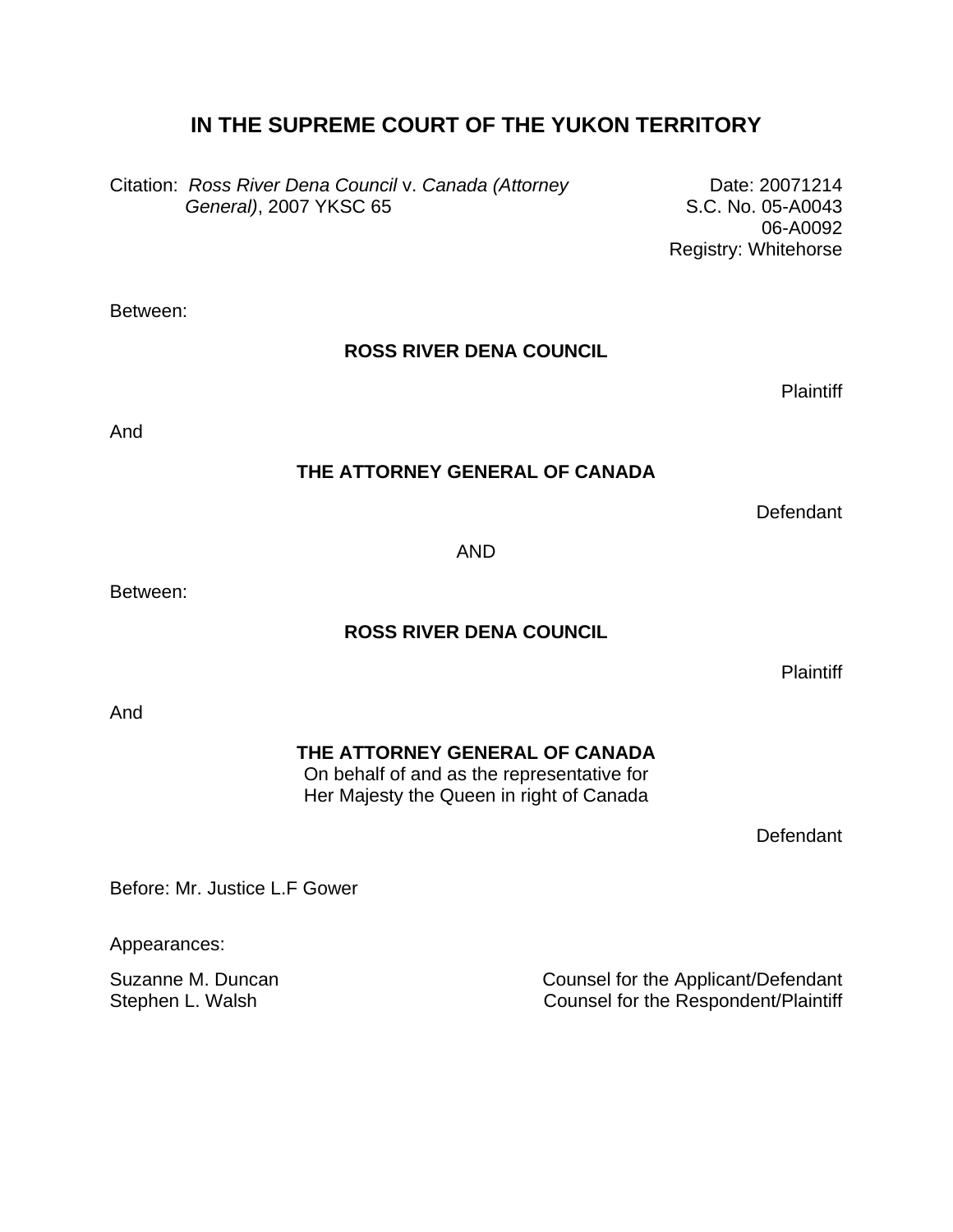#### **REASONS FOR JUDGMENT**

## **INTRODUCTION**

[1] This is an application by the Attorney General of Canada ("Canada") for an order pursuant to s. 21(2) of the *Crown Liability and Proceedings Act*, R.S.C. 1985, c. C-50 (in conjunction with Rule 14(6)(b) of the *Rules of Court*), that two actions of the Ross River Dena Council ("RRDC") be dismissed on the ground that this Court does not have jurisdiction to hear them.

[2] In the alternative, Canada seeks an order pursuant to Rule 19 (24) of the *Rules of Court,* and this Court's inherent jurisdiction, that the plaintiff's amended statements of claim be struck out and that the actions be dismissed on the grounds that they are either an abuse of process or that they are unnecessary and vexatious.

[3] In the further alternative, Canada asks that I decline to exercise jurisdiction over the plaintiff's two actions and enter a stay of those proceedings, pursuant to Rule 14(6.1) of the *Rules of Court*, on the ground that the Federal Court is the more appropriate forum for the litigation of those claims.

[4] RRDC is the plaintiff in an existing action against Canada in the Federal Court (Docket #T-108-07). That action was commenced in 1999 and was most recently amended on January 17, 2006. All references to RRDC's claim in the Federal Court will be with respect to this 2006 amended statement of claim, which I will simply call the "statement of claim".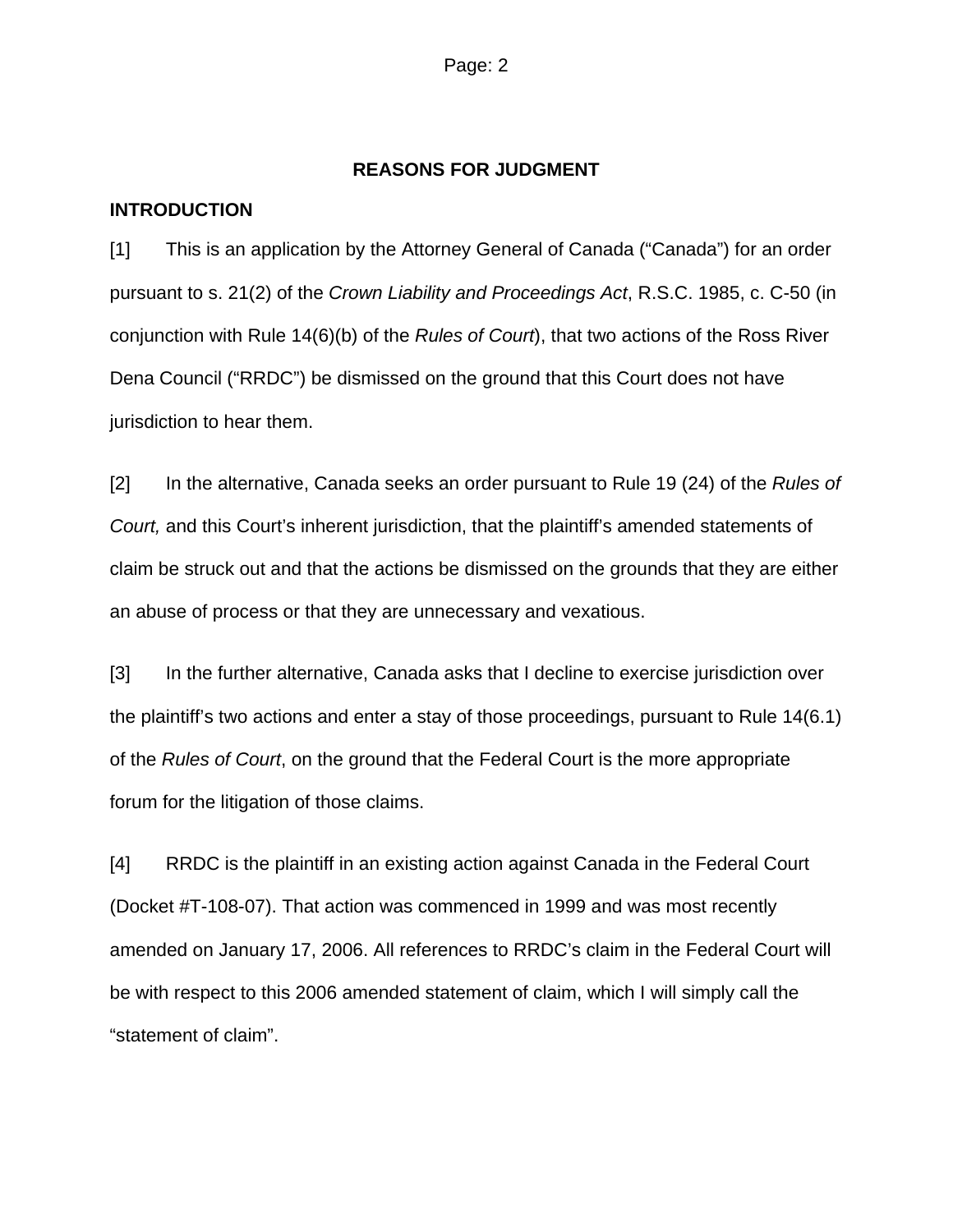[5] In 2005, RRDC commenced an action against Canada in this Court under docket number 05-A0043. The writ of summons and the statement of claim in this action were amended on January 22, 2007. All references to RRDC's claim in S.C. No. 05-A0043 will be with respect to this amended statement of claim, which was filed January 24, 2007. I will call this the "'05 action".

[6] In 2006, RRDC commenced a second action against Canada in this Court under docket number 06-A0092. The writ of summons and statement of claim in this action were amended and filed on May 30, 2007. All references to RRDC's claim in S.C. No. 06-A0092 will be with respect to the 2007 amended statement of claim. I will refer to this as the "'06 action".

[7] Canada filed identical notices of motion in each of the '05 and '06 actions (together referred to as the "Yukon actions"), seeking the relief described above. The applications were heard together by consent and, for the sake of simplicity, I refer to them jointly as a single application.

[8] Canada's counsel conceded in her closing submissions that she was abandoning any attempt to strike the entirety of the statements of claim in the Yukon actions, but as I understood her, she was continuing to ask that portions of each action be either struck or stayed, pursuant to s. 21(2) of the *Crown Liability and Proceedings Act* or Rule 19(24) of the *Rules of Court*.

#### **ISSUES**

[9] There are essentially three issues in this application: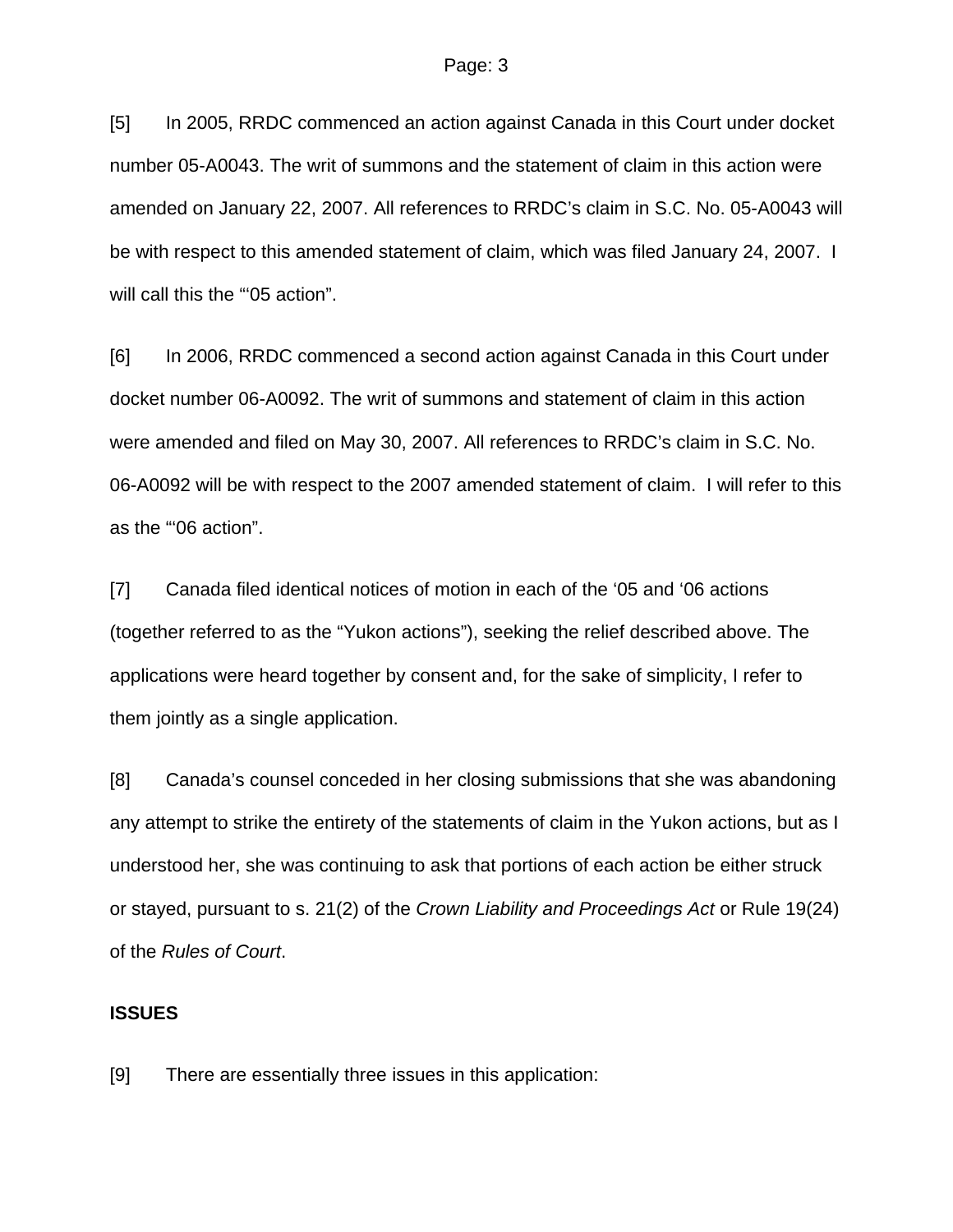- (1) Under s. 21(2) of the *Crown Liability and Proceedings Act*, are portions of the '05 or '06 actions in respect of "the same cause of action" as the proceedings in the Federal Court?
- (2) Under Rule 19(24), are portions of the '05 and '06 actions either unnecessary and vexatious or an abuse of this Court's process?
- (3) Under Rule 14(6.1), is the Federal Court the more appropriate forum to litigate the plaintiff's two claims currently in this Court?

## **ANALYSIS**

## **1. Same cause of action?**

## *1(a) Meaning of "cause of action"*

[10] Section 21 of the *Crown Liability and Proceedings Act* states as follows:

(1) In all cases where a claim is made against the Crown, except where the Federal Court has exclusive jurisdiction with respect to it, the superior court of the province in which the claim arises has concurrent jurisdiction with respect to the subject-matter of the claim.

(2) No court in a province has jurisdiction to entertain any proceedings taken by a person if proceedings taken by that person in the Federal Court in respect of the same cause of action, whether taken before or after the proceedings are taken in the court, are pending. (my emphasis)

[11] In *Dumoulin* v. *Ontario*, [2004] O.J. No. 2814, Cullity J. of the Ontario Superior

Court of Justice reviewed the law on how the phrase "cause of action" has been defined.

At paras. 23 – 25, he noted that judicial explanations of the concept are numerous and

include the following: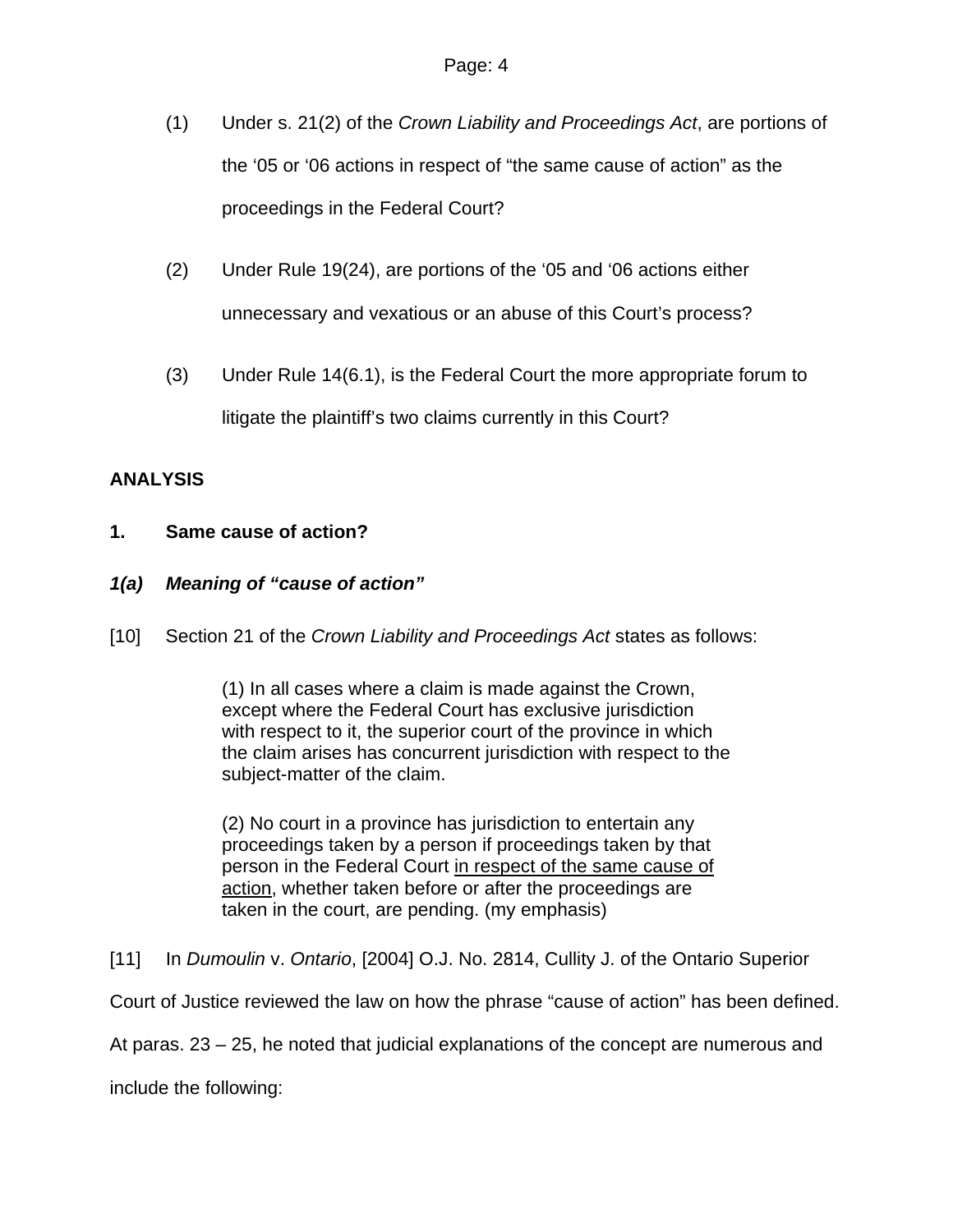- "a plaintiff's reason for suing"
- "the particular act of the defendant which gives the plaintiff his cause of complaint"
- "the legal basis for a claim as, for example, when it is said that a plaintiff's cause of action is for breach of contract, or in tort, or for a particular tort such as negligence, assault or deceit"
- "the material facts that must be proven if the plaintiff is to establish a particular claim"
- "the fact, or combination of facts, which give rise to a right to sue"
- "a factual situation the existence of which entitles one person to obtain from the court a remedy against another person"

[12] In *Surerus Construction & Development Ltd.* v. *Rudiger Enterprises Ltd.*, 2001

BCSC 355, A.F. Wilson J., of the British Columbia Supreme Court, referred to the

definitions of cause of action adopted by earlier decisions of that court in *Reynard* v.

*Carr* in 1983 and in *Service Packing Co. Ltd.* in 1995, at paras. 10 and 11. The latter

case adopted the definition provided by Lord Esher M.R. in *Cooke* v. *Gill* (1873), L.R. 8

C.P. 107 at 116:

""Cause of action" has been held from the earliest time to mean every fact which is material to be proved to entitle the plaintiff to succeed, - every fact which the defendant would have a right to traverse."

[13] In *Pioneer Envelopes Ltd*. v. *British Columbia (Minister of Finance)*, [1980] B.C.J.

No. 1363 (B.C.S.C.), Bouck J. noted, at paras. 36 and 37, that the common law has

never specifically said that the phrase "cause of action" has a particular meaning:

"… More often it has been discussed with respect to limitation provisions in a statute. Then the Court has to decide at what time a cause of action came into being. The broad rule under this head is that the time a cause of action arises is when any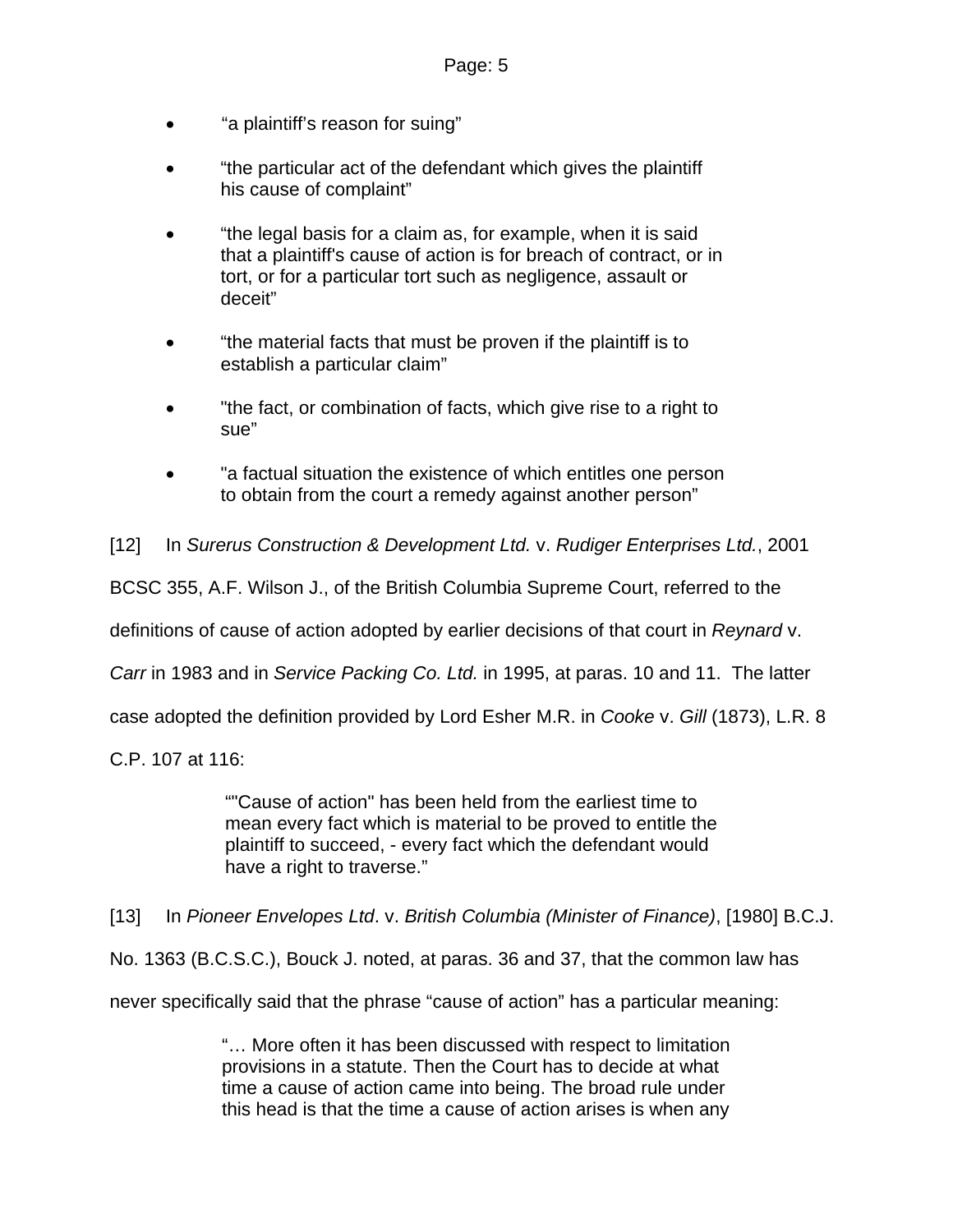fact that is material to be proved entitling the plaintiff to succeed is in existence so that a defendant will have the right to traverse any such allegations of fact.

But "cause of action" in its popular sense can mean a number of things. In particular it can mean a plaintiff's "reason fur suing". A "cause" is a reason or motive and "action" is a suit or proceeding. …"

[14] In *Markevich* v. *Canada*, 2003 SCC 9, Major J., speaking for the majority of the Supreme Court of Canada, at para. 27, simply stated "A cause of action is only a set of facts that provides the basis for an action in court …"

[15] In *Chevron Canada Resources* v. *Canada (Executive Director of Indian Oil and Gas Canada)*, 1998 ABQB 910, Moore C.J.Q.B. was adjudicating an application made by Canada to strike out or stay a counterclaim and third party notice filed by the Samson Indian Band. Chevron had brought the original Alberta court action against Canada to recover the overpayment of gas royalties made to Canada and four First Nations, including Samson. Canada was holding the overpaid money in trust for the First Nations, and Samson filed a counterclaim against both Canada and Chevron asserting that the leases under which Chevron drilled for oil on its land were invalid, as well as claiming damages for trespass and unlawful removal of oil and gas. Samson also claimed that Canada had breached its fiduciary duty to the First Nation. In response, Canada argued that the counterclaim and third party notice were improper as they duplicated an action of Samson's against Canada that had already been underway for years in the Federal Court.

[16] Canada's application to strike out or stay the counterclaim and third party notice in the Alberta action was dismissed. Moore C.J. held that the proceedings involving Samson and Canada in the Federal Court and those before him in the Alberta Court of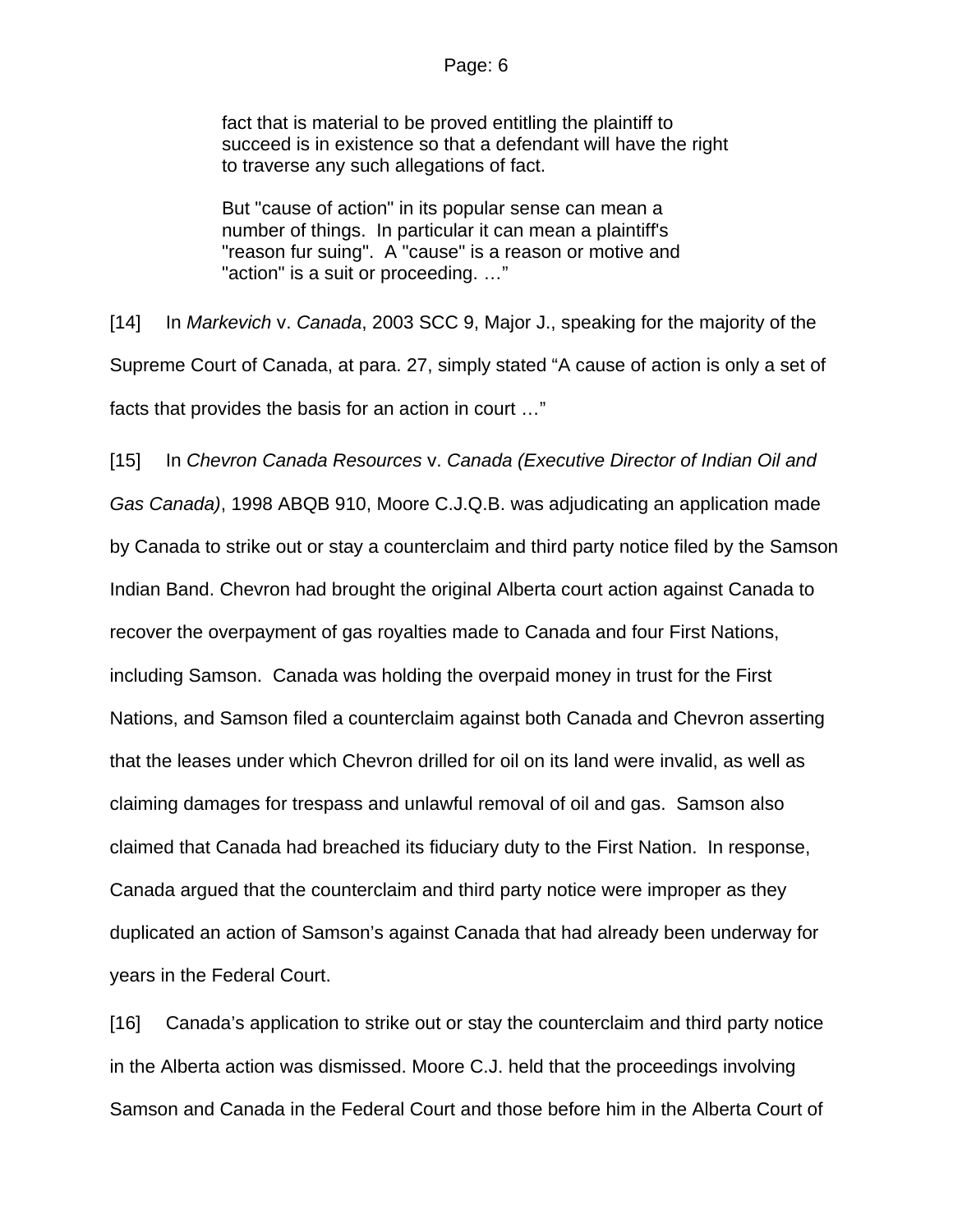Queen's Bench were not identical and that the remedies sought in the two proceedings

were different. In addressing whether the relevant pleadings pertained to the "same

cause of action" Moore, C.J. said at paras. 23 - 26:

"[23] The pleadings in question do have a great deal in common. They both outline a similar background of Samson and Treaty No. 6, covering the lands in question. Several areas of land are at issue in the Federal Court action, including the Pigeon Lake Reserve Lands, which are also at issue in the Chevron action. Both pleadings claim that Samson is the beneficial owner of the Reserve Lands, or has a sui generis interest in them, including the natural resources. Both pleadings claim that the Crown owes Samson various obligations - fiduciary, trust and equitable - and breached them. The statement of claim in the Federal Court action is broader in that it covers more land and has even more allegations against the Crown.

[24] The difficulty for the Crown is that the counterclaim in the Chevron action pleads that the Surrender in 1946, and the leases made by the Crown on behalf of Samson after the Surrender, are invalid. This is an entirely different factual situation and cause of action than in the Federal Court action. In the Federal Court action, Samson accepts the validity of the Surrender and the leases.

[25] The Crown tries to characterize these differences as a "contrary position" based on the same facts. I cannot accept that the same facts are involved, as the counterclaim alleges that the Surrender and leases are invalid because of the factual situation around the Surrender. The Crown also claims that the relief is identical in the Federal Court action and the Chevron action. I cannot accept this contention either. In fact, at one point in its argument, the Crown stated that Samson's abuse of the court's process is aggravated because Samson is claiming different relief based on the same facts. Some of the remedies sought in the Chevron action, including a declaration of lease invalidity, a declaration of underpayment, an accounting, and damages, are different than those sought in the Federal Court action. These facts do not parallel those in Edmonton Northlands v. Edmonton Oilers Hockey Corp. (1993), [15 Alta. L.R. \(3d\) 179](http://ql.quicklaw.com/servlet/qlwbic.qlwbi?qlsid=C2VuYwWfAnBlaexk&qlcid=00002&qlvrb=QL002&UGET=Q0222221,AJRE) (Q.B.), where the relief sought in two actions was indeed the same (at 186).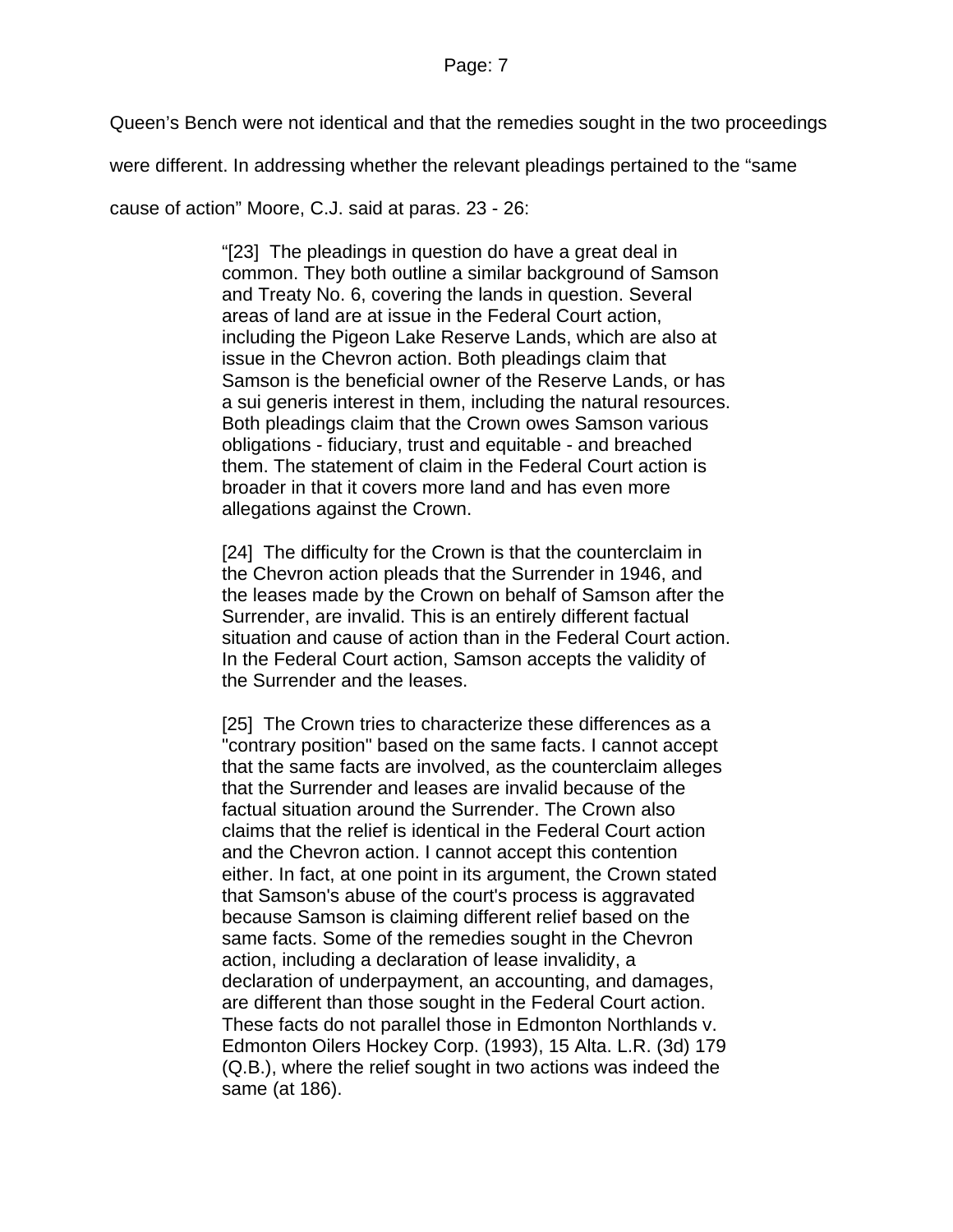[26] In the result, the two actions are not the "same cause of action."

Thus, although the pleadings had a great deal in common, and some of the facts alleged were the same, Moore C.J. seemed to regard the fact that different remedies were sought in each of the proceedings as a reason to differentiate them as being different causes of action. An appeal of this decision was dismissed without reasons by the Alberta Court of Appeal (see note in *Chevron* v. *Canada* (*Executive Director of Indian Oil and Gas Canada)*, 2005 ABQB 2, at para. 10).

[17] The case continued for several years, and in *Chevron* v. *Canada* (2005), just cited above, Canada applied for a second time to strike or stay all or part of the counterclaim and third party notices filed by Samson. Once again the application was dismissed. At para. 35, Romaine J. reconsidered Canada's argument under s. 21(2) of the *Crown Liability and Proceedings Act*. She came to the same conclusion as Moore C.J. in the 1998 application, and again ruled that the causes of action were not the same. In particular she said:

> "…the heart of the problem is not that the same allegations have been made in the two actions, but that Samson is taking a contrary position on an issue that is integral to both actions, the validity of the Surrender. Section 21(2) does not preclude the same allegations being made in two different courts; it precludes the same cause of action. Different causes of action may have material facts in common: Danyluk v. Ainsworth Technologies Inc., [2001] 2 S.C.R. at para. 54. …" (my emphasis)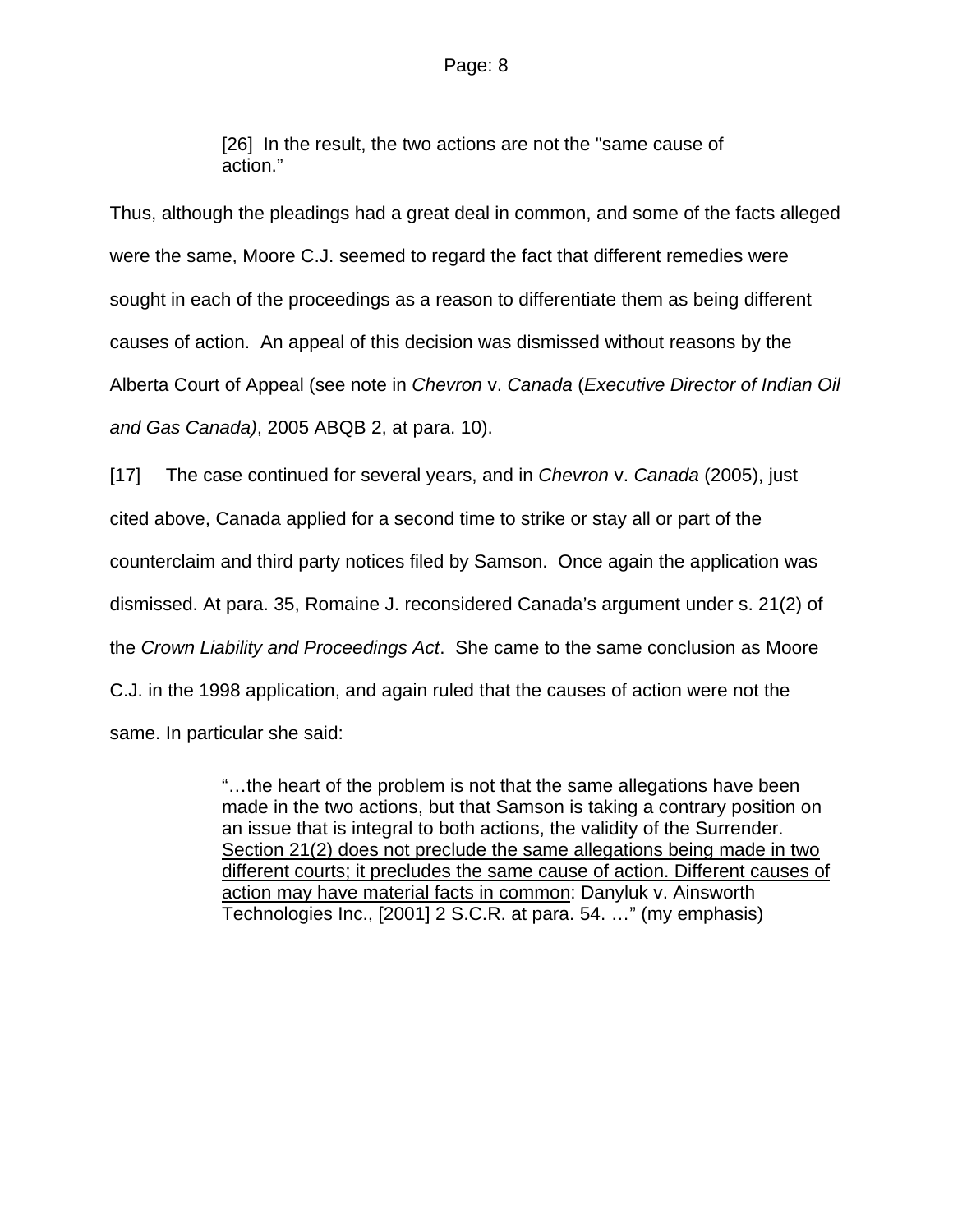## *1 (b) Points of Commonality*

[18] As between the two Yukon actions, RRDC's counsel indicated in submissions that the '06 action was intentionally pleaded as "parallel" to the '05 action. He explained that as a number of pre-trial procedural steps had already been taken on the '05 action, it would have complicated matters to have attempted to amend the '05 action to include the new particulars found in the '06 action. Therefore, rather than proceed by way of an amendment, he opted to file the '06 action with the intention that he would eventually seek to have the '05 and '06 actions tried together. Thus, the similarities between these two actions are intentional.

[19] As between the Federal Court action and the Yukon actions, there is no question that there are some points of commonality. However, the real issue is whether those similarities are sufficient to justify a stay of portions of either Yukon action.

[20] It is difficult to describe the particulars of each of the three actions without repetitively setting out the actual words used in the pleadings, which would be rather unwieldy and tiresome. Rather, I will make my best effort to paraphrase the contents as much as possible.

[21] Following the prayer for relief in the Federal Court action, RRDC asserts claims to certain lands in southeastern Yukon which were, prior to 1870, part of the North–western Territory, referred to in s. 146 of the *Constitution Act*, *1867*. There is then reference to the *Rupert's Land and North–Western Territory Order* of 1870 (the "*1870 Order*"), which admitted the North–western Territory into Canada upon terms and conditions set out in a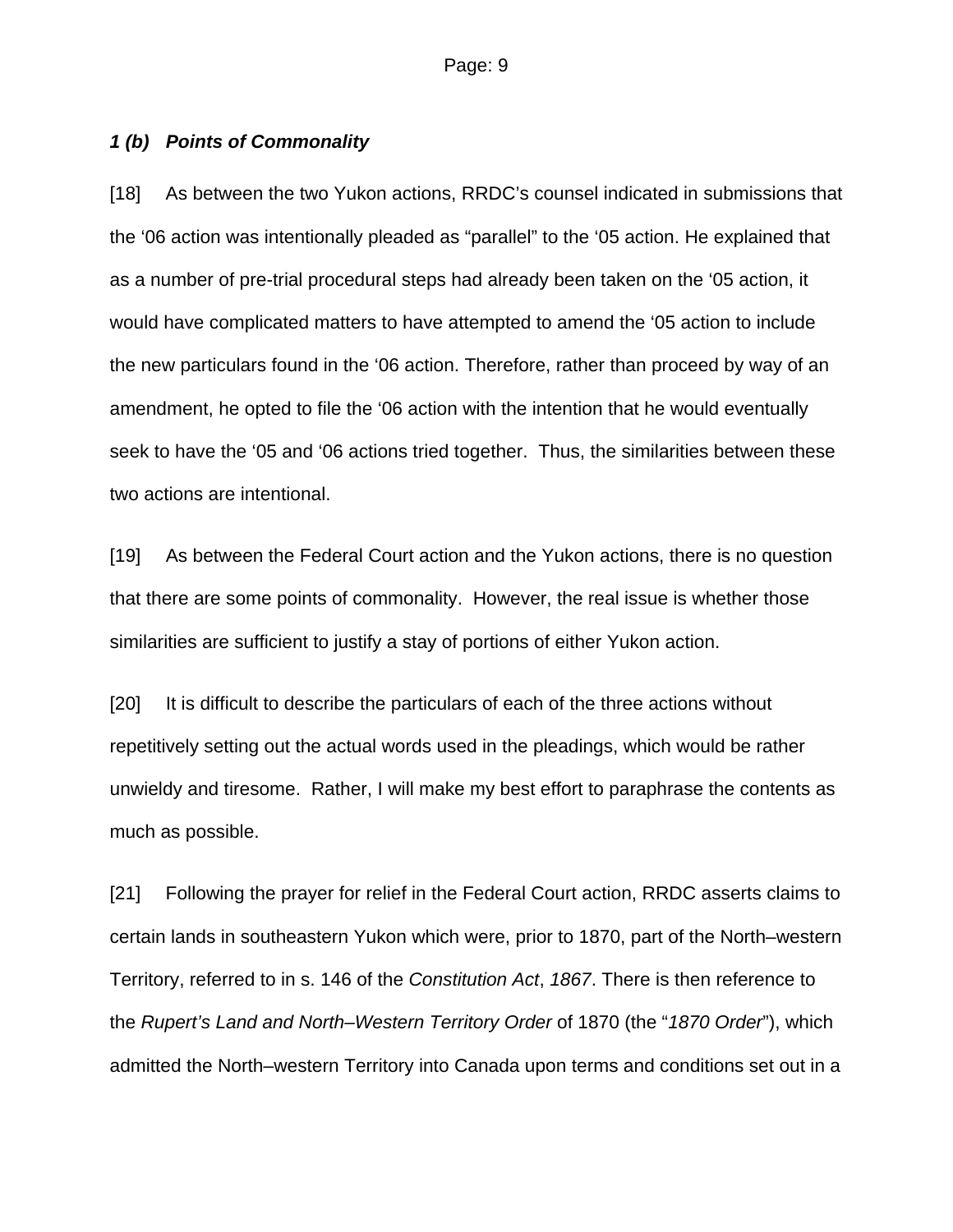## Page: 10

joint address from the Senate and the House of Commons to the Queen in 1867

("the*1867 Address*").

[22] The *1870 Order* is not reproduced in RRDC's pleadings, however it provided, among other things, that the North-western Territory was to be admitted into Canada "upon the terms and conditions" in the *1867 Address*. That address states:

> "… upon the transference of the territories in question to the Canadian Government, the claims of the Indian tribes to compensation for lands required for purposes of settlement will be considered and settled in conformity with the equitable principles which have uniformly governed the British Crown in its dealings with the aborigines…"

[23] The plaintiff pleads in the Federal Court action that, as a result of the *1870 Order*, the *1867 Address,* and the historic relationship between the Crown and the aboriginal peoples of Canada, when the North-western Territory was admitted into Canada, Canada acquired certain fiduciary and constitutional duties. These include:

- 1. The duty to protect the property of aboriginal people;
- 2. The duty to "consider and settle" the plaintiff's claims "to compensation for lands required for the purposes of settlement, in conformity the equitable principles which historically governed the dealings of the British Crown with the aboriginal peoples of British North America", including the principles reflected in the *Royal Proclamation* of 1763; and
- 3. The duty to "negotiate with due diligence and in good faith" towards a settlement of the plaintiff's claims to its unextinguished and unsurrendered title to their territory.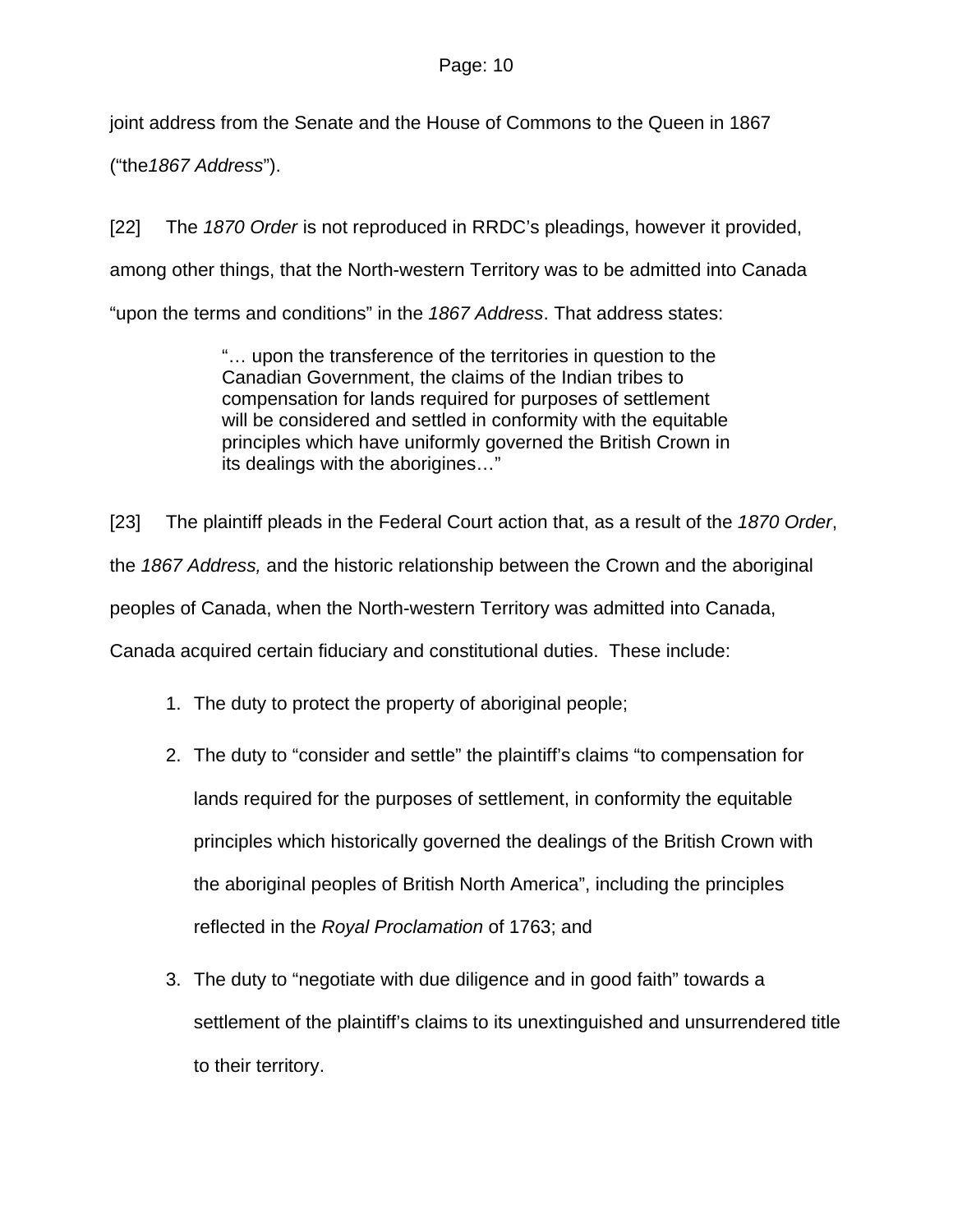#### Page: 11

[24] The *1867 Address*, the *1870 Order,* and the historic relationship between the Crown and the aboriginal peoples of Canada are similarly pled in the '05 action at paras.  $14 - 21$ , and in the '06 action at paras.  $16 - 24$  and also at para. 48. RRDC points to these instruments and to the constitutional and fiduciary duties acquired by the Crown as basing its claims in all three of its actions.

[25] In para. 1 (c) of the Federal Court action, RRDC seeks a declaration that, because of this history, Canada "has a fiduciary and constitutional duty to negotiate with due diligence and in good faith toward a settlement of the plaintiff's claims to unextinguished and unsurrendered aboriginal rights, title and interests in and to its territory". However, as will be discussed below, this claim has been partially discontinued.

[26] In the '05 action, RRDC seeks, among other things, a declaration that the commitment made by Canada in the *1867 Address* and in the *1870 Order* "to settle the claims of the Indian tribes of the North–western Territory" is still in force today. RRDC further seeks a declaration that Canada is in breach of its constitutional and fiduciary duties to the plaintiff in respect of the lands in dispute, which are defined in this statement of claim as the "Ross River group trapline" and a smaller trapline around the community of Ross River, collectively referred to as "the Territory", comprising some 35,380 sq. kilometres or slightly more than 7% of the area of the Yukon. Further, at para. 24, RRDC asserts that Canada "has not settled the claims of the plaintiff … to the Territory in conformity with the terms of the 1870 Order."

[27] In the '06 action, RRDC again seeks a declaration that Canada "has a fiduciary and constitutional duty to negotiate with due diligence and in good faith towards a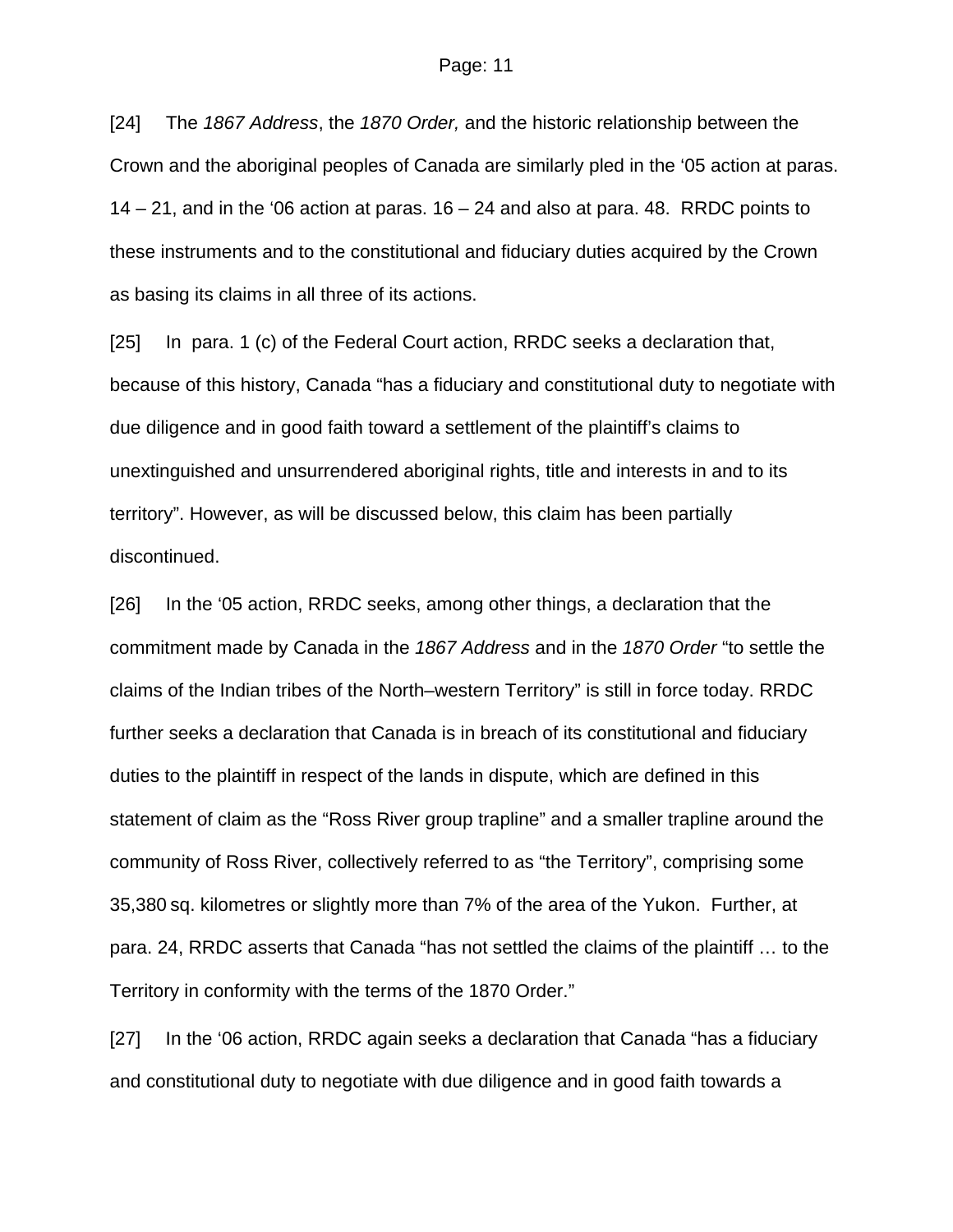settlement of the plaintiff's claims" in this case with respect to "compensation for lands within the Kaska traditional territory which have been or may be required for purposes of settlement …". The RRDC is identified as part of the Kaska Nation and the "traditional territory" is here alleged to constitute an area amounting to approximately 23% of the Yukon Territory.

[28] These are the similarities which Canada points to in arguing that the three claims all plead the same "cause of action". Canada says that the further details of each of the claims are either simply "evidence" of the fundamental alleged breach of the fiduciary and constitutional duty to settle RRDC's land claims, or, alternatively, are simply the "remedies" sought for the specific harm which RRDC has suffered as a result of that fundamental breach of duty.

#### *1 (c) The Federal Court action*

[29] In addition to those portions of the statement of claim already referenced, the Federal Court action also alleges that on January 26, 1965, Canada caused certain lands to be set aside for the use and benefit of the RRDC (the 'Lands Set Aside'). RRDC claims that these are "Lands reserved for the Indians" under s. 91(24) of the *Constitution Act, 1867* and, by virtue of having set them aside, Canada has acquired a fiduciary and constitutional duty to protect RRDC's interests in them. RRDC also pleads in this action that by agreeing in 1973 to negotiate RRDC's land claims, Canada assumed a duty to negotiate with due diligence and in good faith towards a settlement of those claims.

[30] Having asserted these general grounds, RRDC then goes on to particularize their claim as it relates to a moratorium on the taxation of income earned by Yukon Indians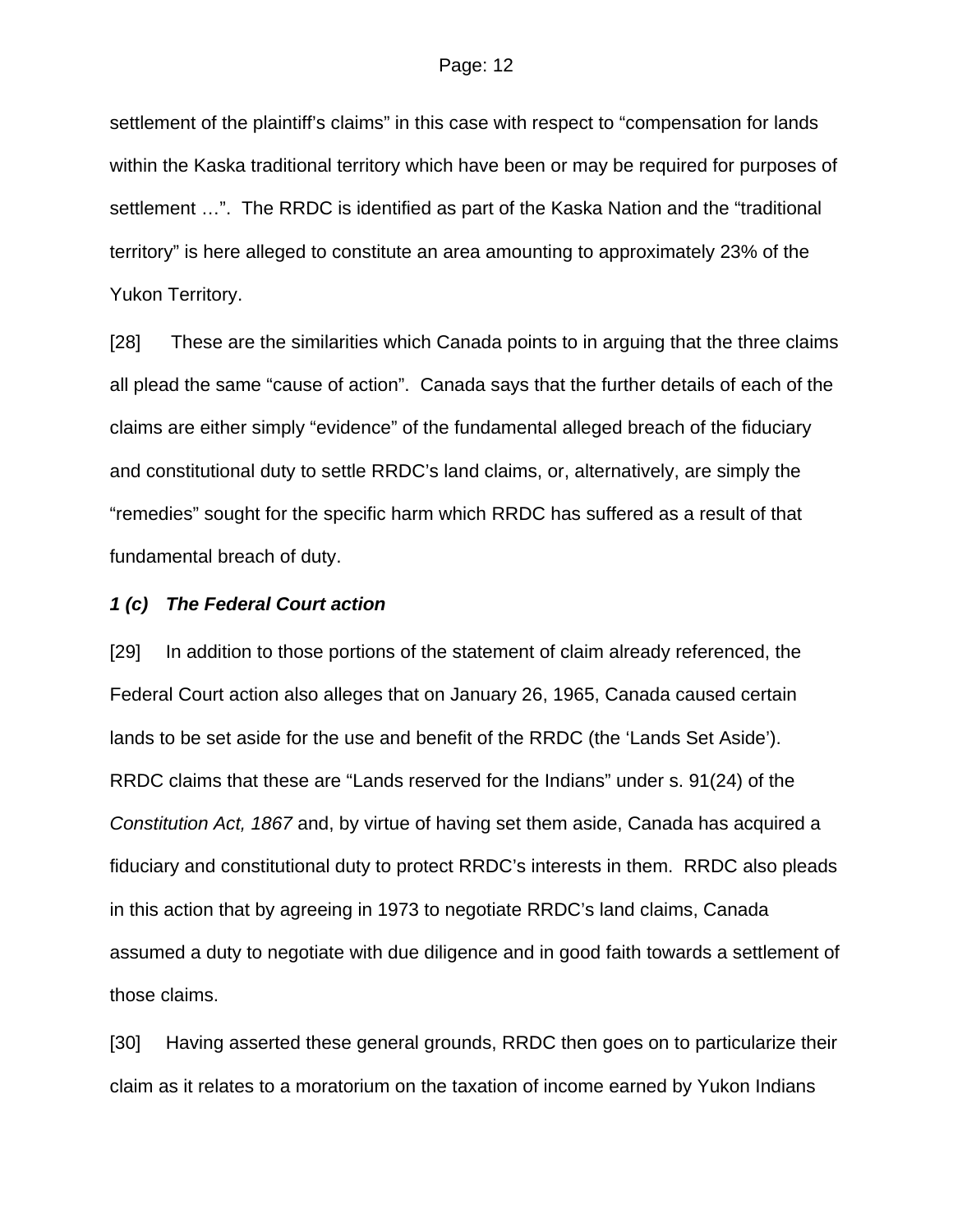#### Page: 13

while employed by recognized Indian organizations, or while employed on lands recognized as Indian lands, including the Lands Set Aside. Under the moratorium, the plaintiff and its members were entitled to an exemption from the collection of income tax and were treated as if the Lands Set Aside were "reserves" under the *Indian Act*. Canada, in the manner described below, ended the moratorium around 1999.

[31] In background to its moratorium argument, RRDC refers to their "Framework" Agreement" with Canada, dated September 21, 1989, which specified that the negotiations to settle the plaintiff's claims would, except where otherwise agreed, be based upon an "Agreement-in-Principle" that was entered into in 1989 between the Council for Yukon Indians, the Government of Yukon and the Government of Canada.

[32] The Agreement-in-Principle preceded the "Umbrella Final Agreement" (or "UFA", which was to serve as the template for further negotiations between Canada, the Government of Yukon and each of the Yukon First Nations towards their own respective Final Agreements and Self-Government Agreements. The plaintiff alleges that the UFA was not ratified in accordance with its ratification clause and, accordingly, that it has been precluded from completing a Final Agreement or Self-Government Agreement with Canada and Yukon.

[33] The plaintiff pleads that Canada purported to terminate the moratorium on the collection of income tax from Yukon Indians either by way of the *Income Tax Remission Order (Yukon Territory Lands)*, S.I./95-18 ("*Remission Order*"), or by way of the UFA itself. However, the plaintiff says that the *Remission Order* neither superseded the moratorium nor had the effect of terminating it, and further, the UFA could not have terminated the moratorium since the UFA was never properly ratified. Therefore, says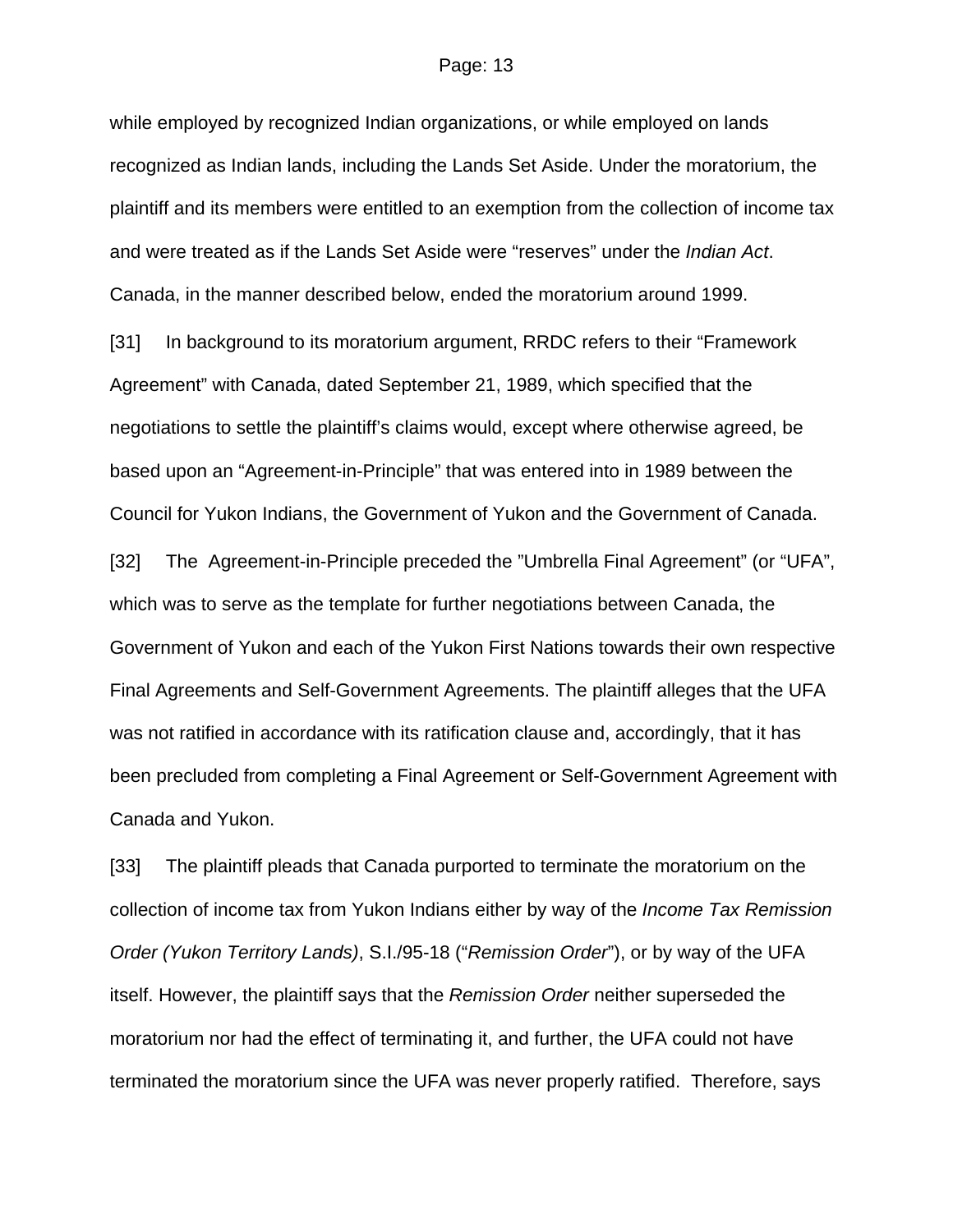the plaintiff, the moratorium continues in full force and effect, but notwithstanding this, since about 1999 Canada has reassessed the employment income of the RRDC's members and has demanded income tax.

[34] These pleadings in the Federal Court action give rise to the remedies sought in the prayer for relief within:

Para. 1(a) - a declaration that the lands set aside are "Lands reserved for the Indians" under s. 91(24) of the *Constitution Act*, *1867*;

Para. 1(b) - a declaration that the moratorium continues in effect and that the plaintiff continues to be entitled to an exemption from the collection of income taxes as if the Lands Set Aside were "reserved" under the *Indian Act*;

Para. 1(c) - a declaration that Canada has a fiduciary and constitutional duty to negotiate with due diligence and in good faith towards a settlement of the plaintiff's claims.

Para. 1(d) - a declaration that the refusal of Canada to honour the moratorium constitutes a breach of its fiduciary and constitutional duties to the plaintiff; Para. 1(e) - has been discontinued by the plaintiff. It originally sought a declaration that Canada's abandonment of the negotiations with the plaintiff, as pled in para. 30A of the statement of claim, constituted a breach of Canada's fiduciary and constitutional duty to negotiate with the plaintiff with due diligence and in good faith;

Para. 1(f) - seeks damages or compensation, including punitive damages, for breach of fiduciary duty. The plaintiff has confirmed by way of a response to a demand of particulars that it has discontinued this relief as it relates to paragraph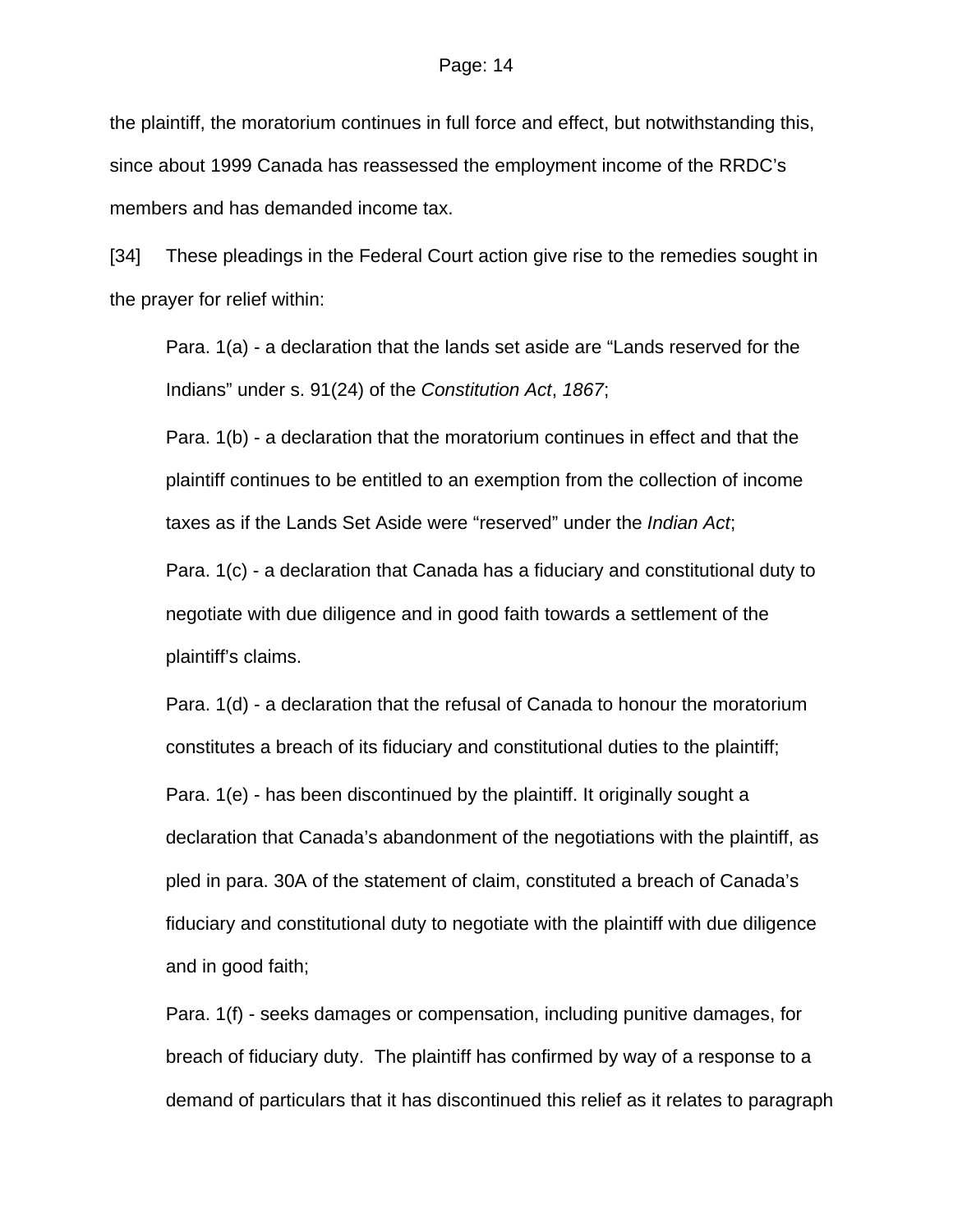1(e) and now only seeks damages or compensation in relation to the termination of the moratorium.

[35] It is most significant to note here that the plaintiff has discontinued the relief sought in para. 1(c) as it relates to para. 1(e). Thus, RRDC says that the alleged breach of a duty to negotiate with diligence and in good faith now only pertains to the cessation of the moratorium, and not to the land claims that are the subject of the '05 and '06 actions.

[36] It is immediately obvious that paras. 1(a), 1(b) and 1(d) are not remedies sought or pled in either of the Yukon actions. Further, to the extent that para. 1(c), seeking a declaration of breach of the duty to negotiate with due diligence and in good faith, and para. 1(f), seeking damages, can also be found in the '06 action, the relief sought in that regard in the Federal Court action is now only in relation to the termination of the moratorium in 1999. Indeed, the plaintiff has confirmed with Canada that it is not advancing any claim with respect to any historical (i.e. pre-1989) breach of fiduciary duty by the Crown in the Federal Court action.

[37] The bulk of the remaining statement of claim in the Federal Court action contains pleadings which are neither seen in nor similar to those in either of the Yukon actions. In particular, I refer to paras. 3G, 3J, 5B through 30 and 31.

## *1. (d) The '05 action*

[38] As mentioned, the '05 action focuses on the lands referred to as the "Ross River group trapline" and a smaller trapline around the community of Ross River (collectively the "Territory"). Here the plaintiff says that, by virtue of the fiduciary and constitutional duties arising from the *1867 Address*, the *1870 Order,* and the historic relationship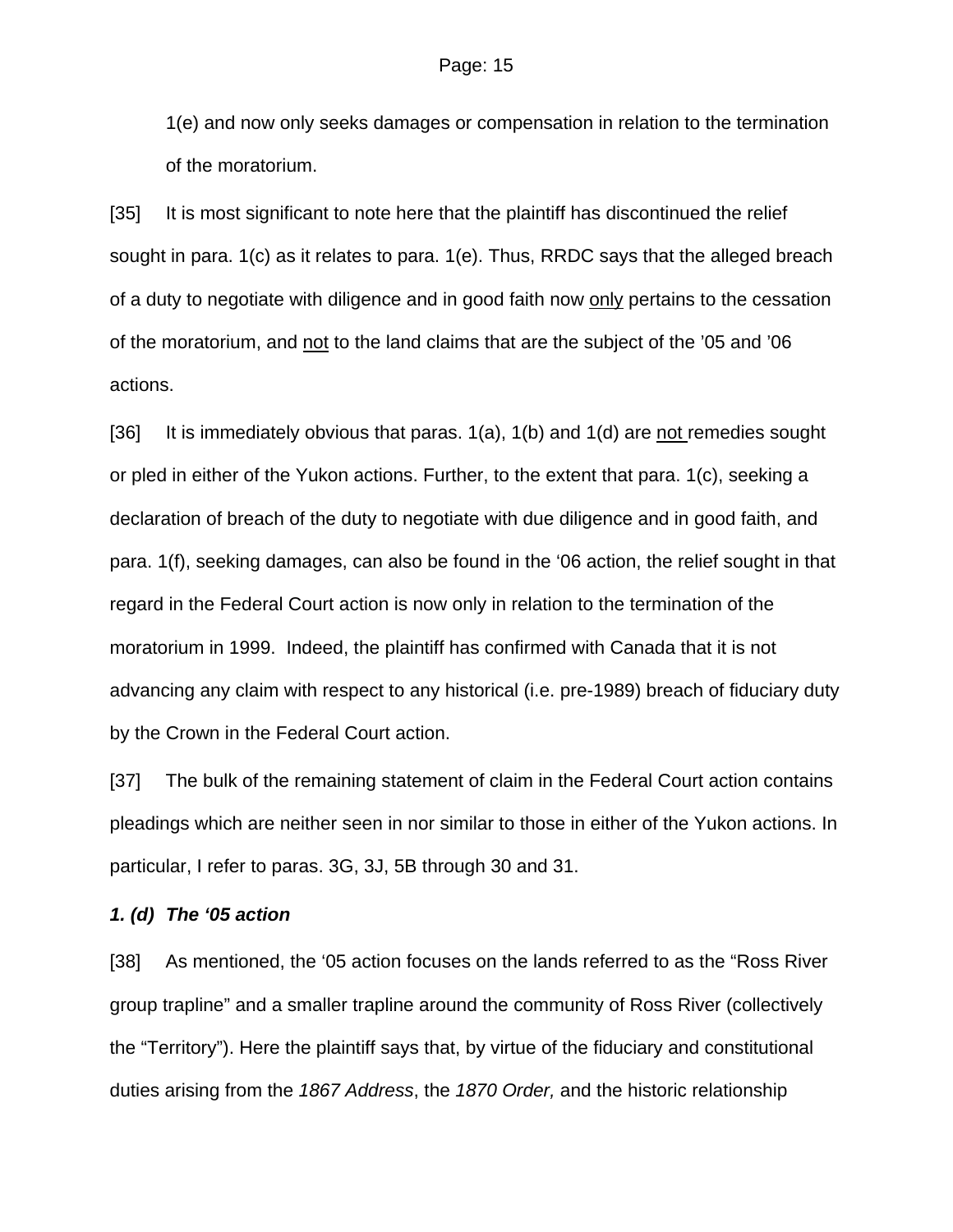between Canada and the aboriginal peoples of Canada, Canada has a duty to refrain from making dispositions of land within the Territory, as well as a duty to refrain from issuing any licences or permits for the use or development of such lands, until such time as the plaintiff's claims for compensation for land have been settled in conformity with the *1870 Order*. The statement of claim in this action sets out the historical background giving rise to the alleged fiduciary and constitutional duties, which apart from those already mentioned, also includes the formulation of Canada's comprehensive land claims policy in 1973.

[39] In the prayer for relief in the '05 action, the plaintiff seeks the following remedies: Para. a. - a declaration that Canada's obligation under the *1870 Order* to settle the claims of the Indian tribes of the North-western Territory, including the claims of the plaintiff, is still in force today;

Para. b. - a declaration that the above commitment is part of the Constitution of Canada;

Para. c. - a declaration that the plaintiff's claims for compensation for lands within the Territory which have been alienated by Canada must be settled before any further dispositions are made to third parties;

Para. d. - a declaration that any further dispositions of land within the Territory by Canada are invalid, unless preceded by a settlement of the plaintiff's claim;

Para. e. - a declaration that the lands within the Territory are "Lands reserved for the Indians" within the meaning of s. 91(24) of the *Constitution Act, 1867*;

Para. f. - a declaration that, until the plaintiff's claims to the Territory have been settled, those lands are not available to Canada as a source of revenue;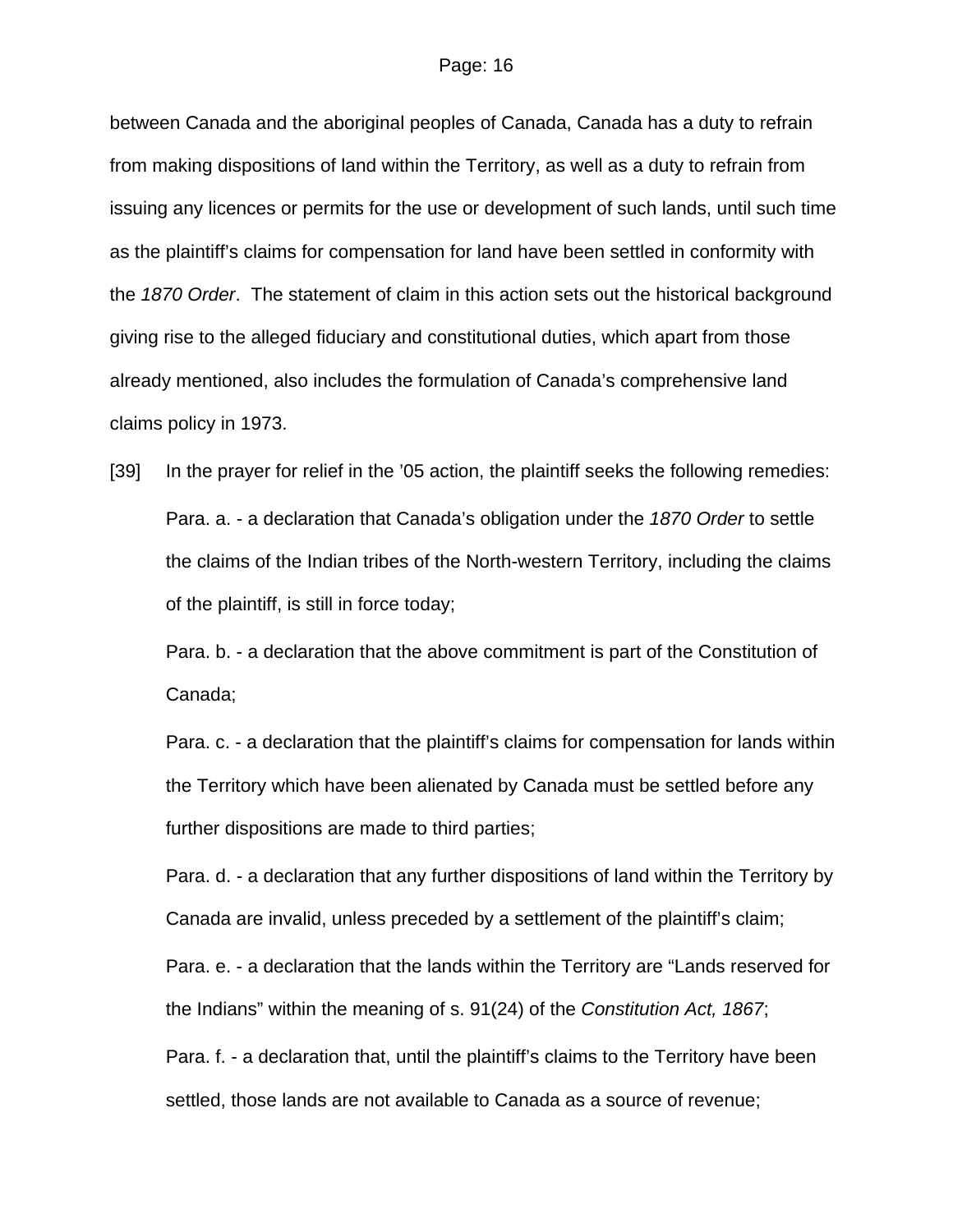Para. g. - a declaration that Canada is in breach of its constitutional and fiduciary duties to the plaintiff with respect to the Territory;

Para. h. - an accounting of, or alternatively a constructive order of remedial trust over, and payment and restitution of all revenues received by Canada in respect of the lands within the Territory;

Para. i. - an injunction restraining Canada from dealing with the making of any further alienations of land within the Territory, until settlement of the plaintiff's claims; and

Para. j. - damages for breach of Canada's constitutional and fiduciary duties to the plaintiff.

[40] Thus, the only potential overlap between the relief sought in the '05 action and the relief sought in the Federal court action is the declaration with respect to "Lands reserved for the Indians" under s. 91(24) of the *Constitution Act, 1867*. However, in the Federal Court action, that declaration is only with respect to the Lands Set Aside, which the plaintiff says are identified in the RRDC "Land Inventory" and constitute no more than a few sq. hectares in total area. In contrast, the declaration sought in the '05 action refers to all the lands within the claimed Territory, comprising more than 35,000 sq. kilometres. Beyond that, and the points of commonality I referred to earlier, there are no similarities in the relief sought in the '05 action and the relief sought in the Federal Court action. Consequently, the vast majority of the pleadings in the statement of claim in the '05 Action are not pleaded in, nor are they similar to, any part of the Federal Court action. Here I refer to paras. 1A through 12, 17, 20, 22(c) & (d), 23, 25 through 33, 36 through 40, and 42 through 45 of the '05 statement of claim.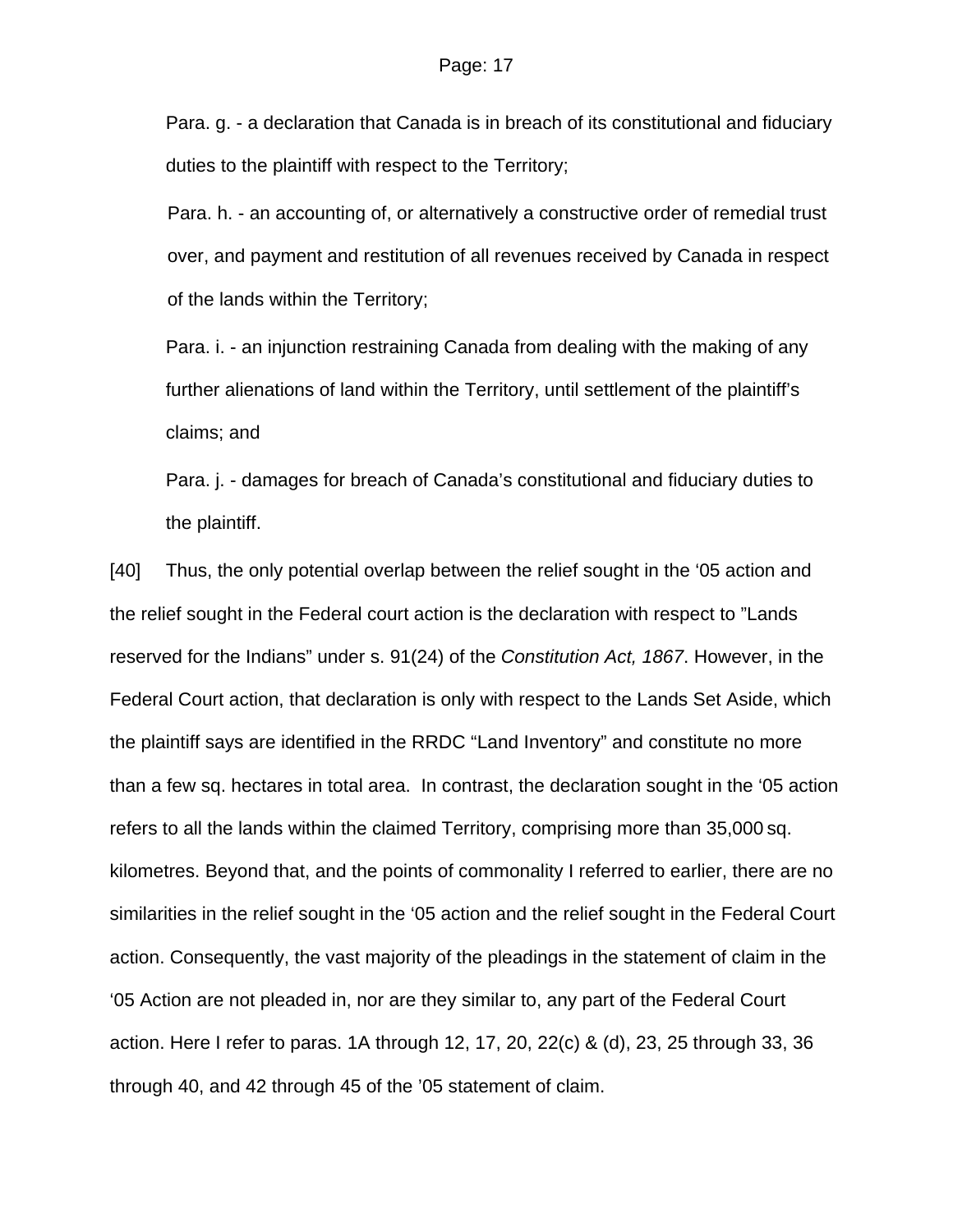[41] As counsel for RRDC expressed it in his submissions, the facts pled in the '05 action would not entitle the plaintiff to the relief it seeks the Federal Court action; nor would the facts pled in the Federal Court action entitle the plaintiff to the relief it seeks in the '05 action.

## *1. (e) The '06 action*

[42] The '06 action once again begins with the *1867 Address* and the *1870 Order* and sets out the history of the plaintiff's land claim negotiations with Canada. The statement of claim cites Canada's comprehensive land claims policy of 1973 and alleges certain actions by Canada with respect to that policy. In particular, RRDC says that it borrowed several millions of dollars from Canada to enable it to prepare for and participate in negotiations with Canada towards a settlement of its comprehensive land claims. The plaintiff then alleges that Canada abandoned the land claims negotiation process with it in June 2002.

[43] In the prayer for relief, RRDC seeks the following:

Para. a. - a declaration that Canada has a fiduciary and constitutional duty to negotiate with due diligence and in good faith towards a settlement of the plaintiff's claims to compensation for lands within the Kaska traditional territory which have been or may be required for the purposes of settlement;

Para. b. - a declaration that Canada has breached its duty to negotiate with due diligence and in good faith towards a settlement of the plaintiff's claims;

Para. c. - a declaration that the land claims loans from Canada are void and unenforceable;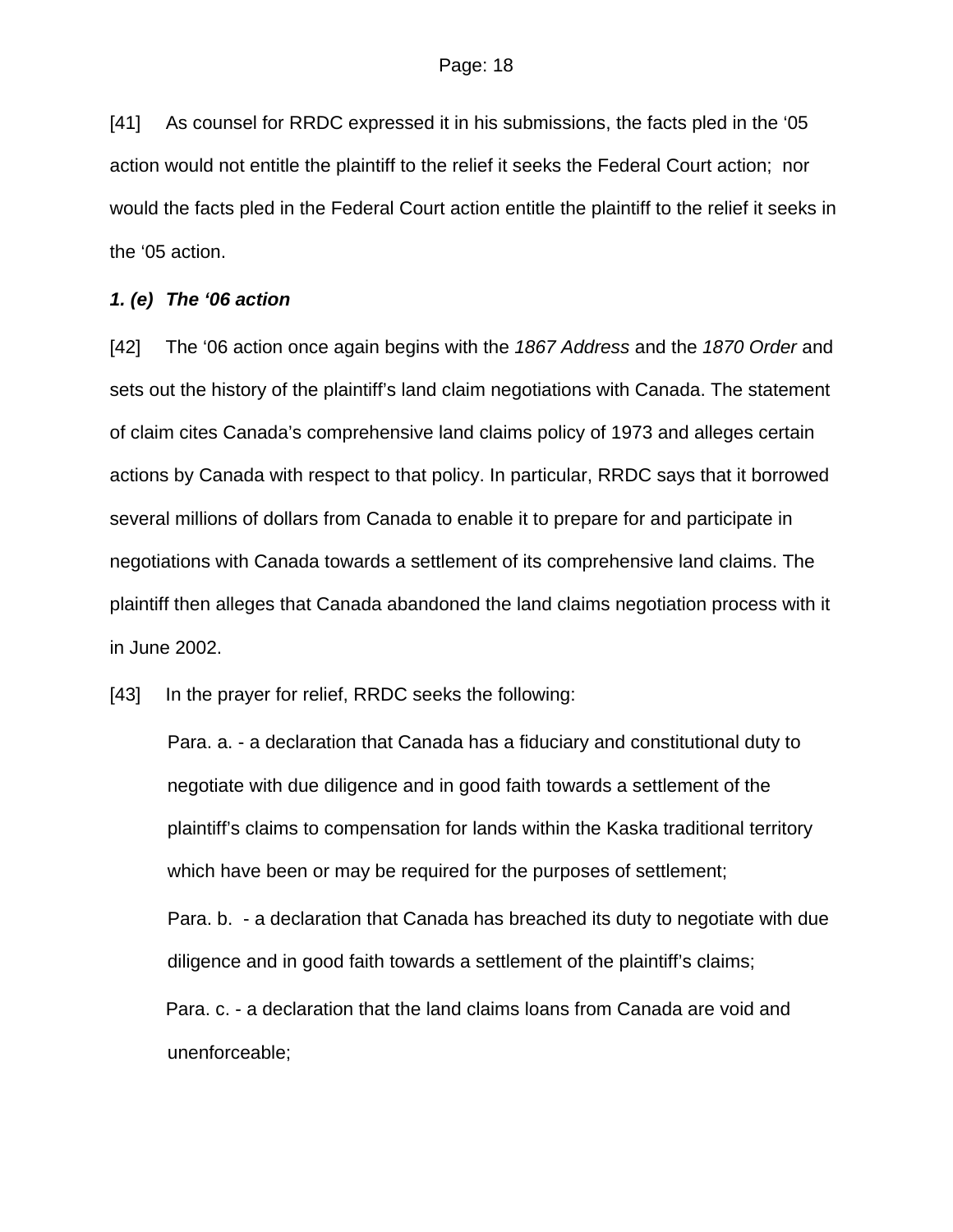Para. d. – damages for breach of Canada's constitutional and fiduciary duty to negotiate with due diligence and in good faith.

[44] There is an overlap between the relief sought in the Federal Court action and that sought in the '06 action insofar as the former action similarly seeks a declaration that Canada has a fiduciary and constitutional duty to negotiate with due diligence and in good faith towards the settlement of the plaintiff's claims in relation to its territory. However, I repeat that in the Federal Court action the plaintiff's claim in that regard is only with respect to the termination of the moratorium in 1999 and the plaintiff does not advance any claim with respect to any historical breach of fiduciary duty by the Crown. In comparison, in the '06 action RRDC is alleging a breach with respect to the entire history of the plaintiff's land claim negotiations with Canada. Further, a good number of paragraphs within the statement of claim in the '06 action are not pled in, nor are they similar to, any part of the Federal Court action. Here I refer to paras. 2, 4 through 7(b) & (c), paras. 8 through 14, 18, 21, 23A, 25 through 43C, 44A, 44B, 46, 49(b), 49A, and 50 through 52 of the '06 statement of claim.

#### *1. (f) Analysis of the cause of action issue*

[45] Canada argues the "cause of action" in each of the three proceedings is the alleged failure of Canada to negotiate a settlement of RRDC's comprehensive land claim with due diligence and in good faith. Beyond that, Canada says that the only difference in the adjudication of each of the three proceedings would arise from the "nature of the harm alleged from the failure to conclude a negotiated settlement." As I noted earlier, Canada submits that the details of each claim are either just "evidence" of this fundamental breach, or are simply the "remedies" sought in consequence of that breach.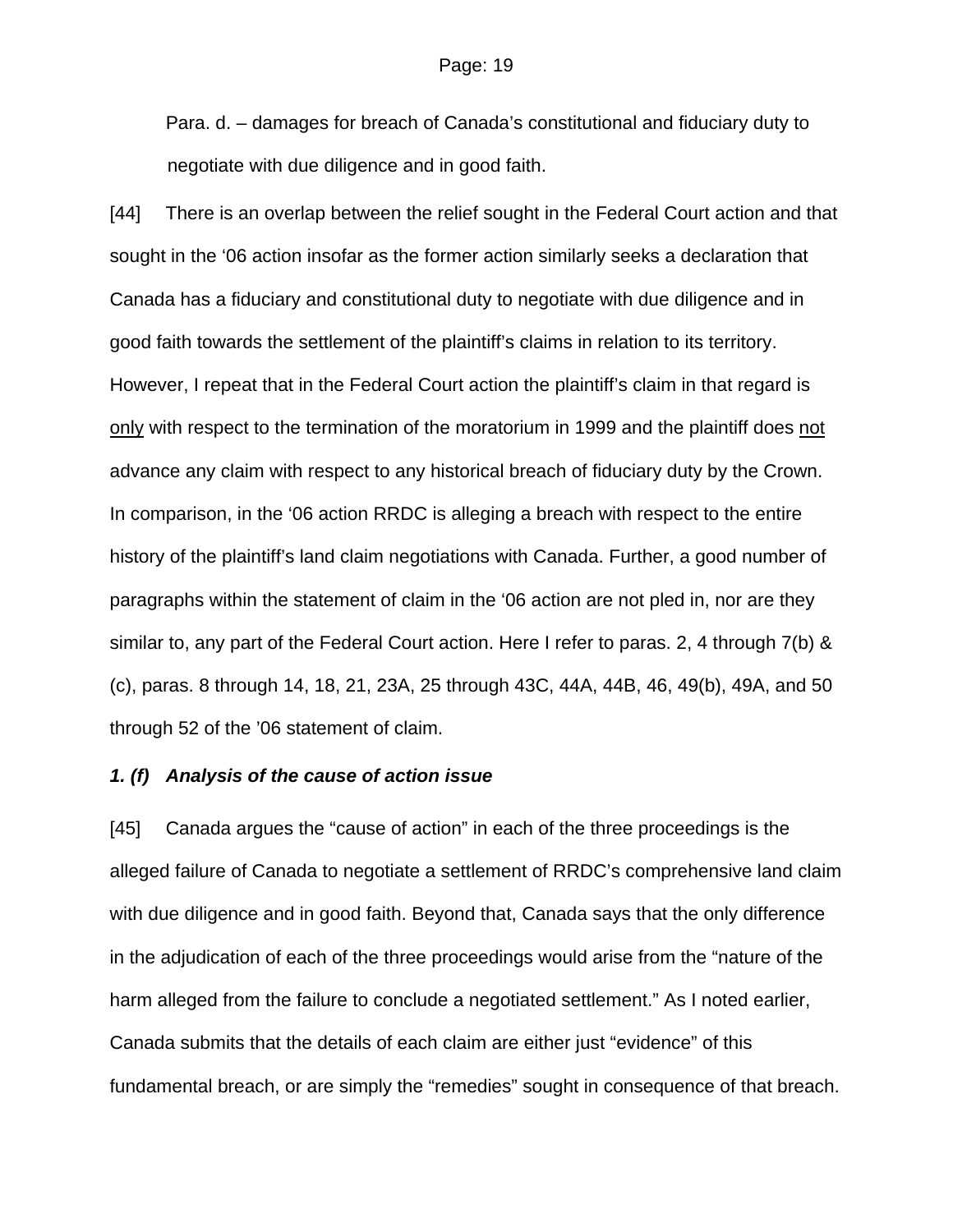[46] However, while the failure to conclude a negotiated settlement is indeed pled in the prayer for relief in the '06 action, to the extent that this type of wording is found in the prayer for relief in the Federal Court action, as a result of RRDC's amendment it is now only relevant with respect to the termination of the moratorium, which is a relatively narrow and discrete topic area in comparison with broad relief sought in the '06 action.

[47] Further, in my view, there is a necessary linkage between the alleged breach of the duty to negotiate with due diligence and in good faith and the harm allegedly suffered as a result of that breach. The interpretations of the phrase "cause of action" repeatedly refer to the fact, or combination of facts, which give rise to a "right to sue" and to entitle the plaintiff to "a remedy". It seems to me that a plaintiff does not acquire a right to sue until they have suffered some particular harm; similarly, a plaintiff should not become entitled to a remedy until they have suffered that harm. The specific harm suffered will in turn depend on the factual context of the action. In each of the three proceedings at bar, the plaintiff is not focusing simply on the alleged breach of duty to negotiate and settle, but rather is linking the breach of that duty to the specific factual context at issue in each case. In the Federal Court action, the factual context is the termination of the moratorium on income tax. In the '05 action, the factual context is the alleged unlawful alienation and use of lands within the plaintiff's group trapline and community trapline. In the '06 action, the primary factual context is the extinguishment of liability for land claims loans from Canada to the plaintiff.

[48] I acknowledge here that part of the relief sought in the '06 action, specifically the declaration that Canada has breached its duty to negotiate with due diligence and in good faith, could result in a determination that, for that reason alone, that the plaintiff is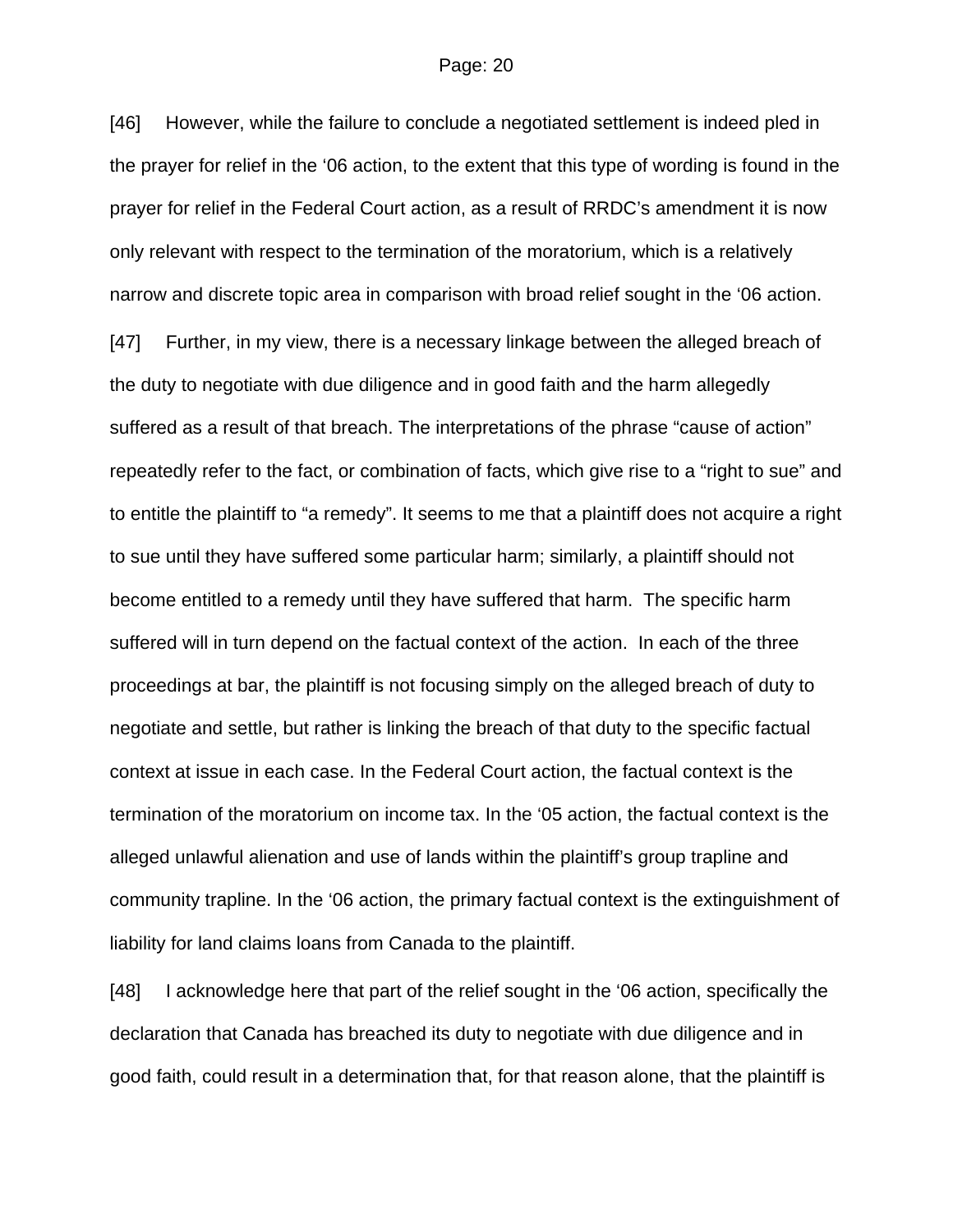#### Page: 21

entitled to damages. However, the plaintiff does not seek that relief in either the '05 action or the Federal Court action.

[49] I agree with the analogy used by RRDC's counsel that Canada's argument here is like saying that two actions, both based on s. 35 of the *Constitution Act, 1982* are the same cause of action even when one seeks a determination relating to hunting rights and the other seeks a determination relating to aboriginal title. In other words, notwithstanding that both cases have the constitutionally protected aboriginal rights under s. 35 as their source, RRDC says they should not be viewed as the same cause of action.

[50] Accordingly, I am not persuaded that any part of either of the Yukon actions can be said to be pleading "the same cause of action" as in the Federal Court action and therefore, s. 21(2) of the *Crown Liability and Proceedings Act* does not apply.

# *2. Are any of the Yukon pleadings vexatious, unnecessary or an abuse of process?*

[51] The Crown also relies upon subrules 19(24)(b) and (d) in this application. Specifically, the Crown asks that I strike out portions of each of the Yukon actions, or order that those proceedings be stayed pending the outcome of the Federal Court action, on the grounds that the Yukon actions, or portions of each, are either unnecessary and vexatious or an abuse of the process of this Court.

[52] Here, Canada says that it does not want to deny the plaintiff its day in court, but rather seeks to avoid a multiplicity of proceedings and inconsistent verdicts. Canada submits that the Federal Court action and the Yukon actions are "integrated components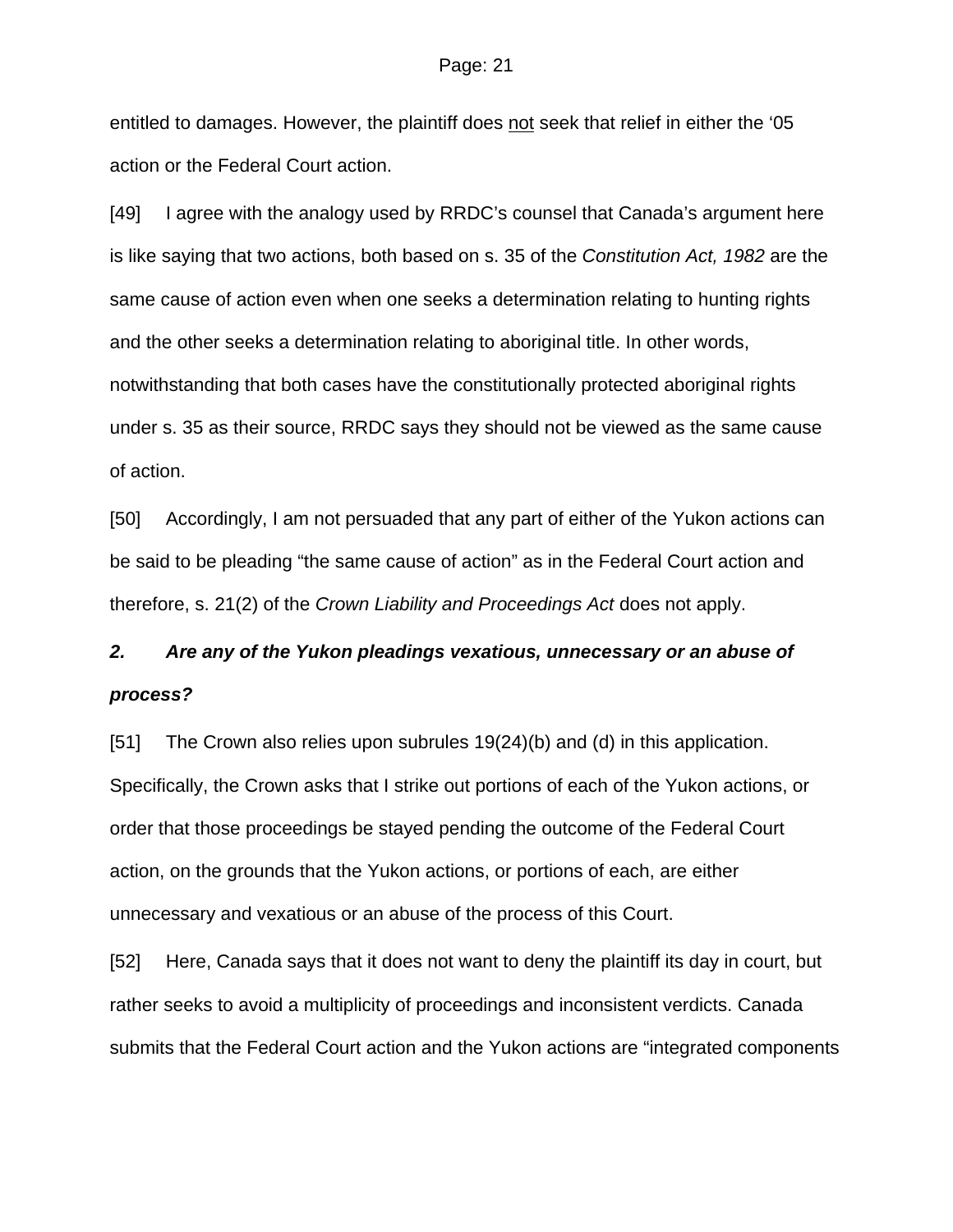of one continuum" and that they involve the "same questions of law on almost identical facts".

[53] Rule 19(24) states:

(24) At any stage of a proceeding the court may order to be struck out or amended the whole or any part of an endorsement, pleading, petition or other document on the ground that

- (a) it discloses no reasonable claim or defence as the case may be,
- (b) it is unnecessary, scandalous, frivolous or vexatious,
- (c) it may prejudice, embarrass or delay the fair trial or hearing or the proceeding, or
- (d) it is otherwise an abuse of the process of the court, and the court may grant judgment or order the proceeding to be stayed or dismissed and may order the costs of the application to be paid as special costs.

[54] Counsel for RRDC points to *Hunt* v. *Carey Canada Inc.*, [1990] 2 S.C.R. 959 (S.C.C.), as the leading case on the test governing Rule 19(24). This case states that the rule should only be engaged where it is "plain and obvious" that the plaintiff's statement of claim violates one of the grounds in paras. (a) through (d). At para. 28, Wilson J., delivering the judgment of the Supreme Court of Canada, quoted with approval Tysoe J.A. of the British Columbia Court of Appeal in *Minnes* v. *Minnes* (1962), 39 W.W.R. 112, and, who said, at para. 122 of the W.W.R., in relation to subrule 19(24)(a):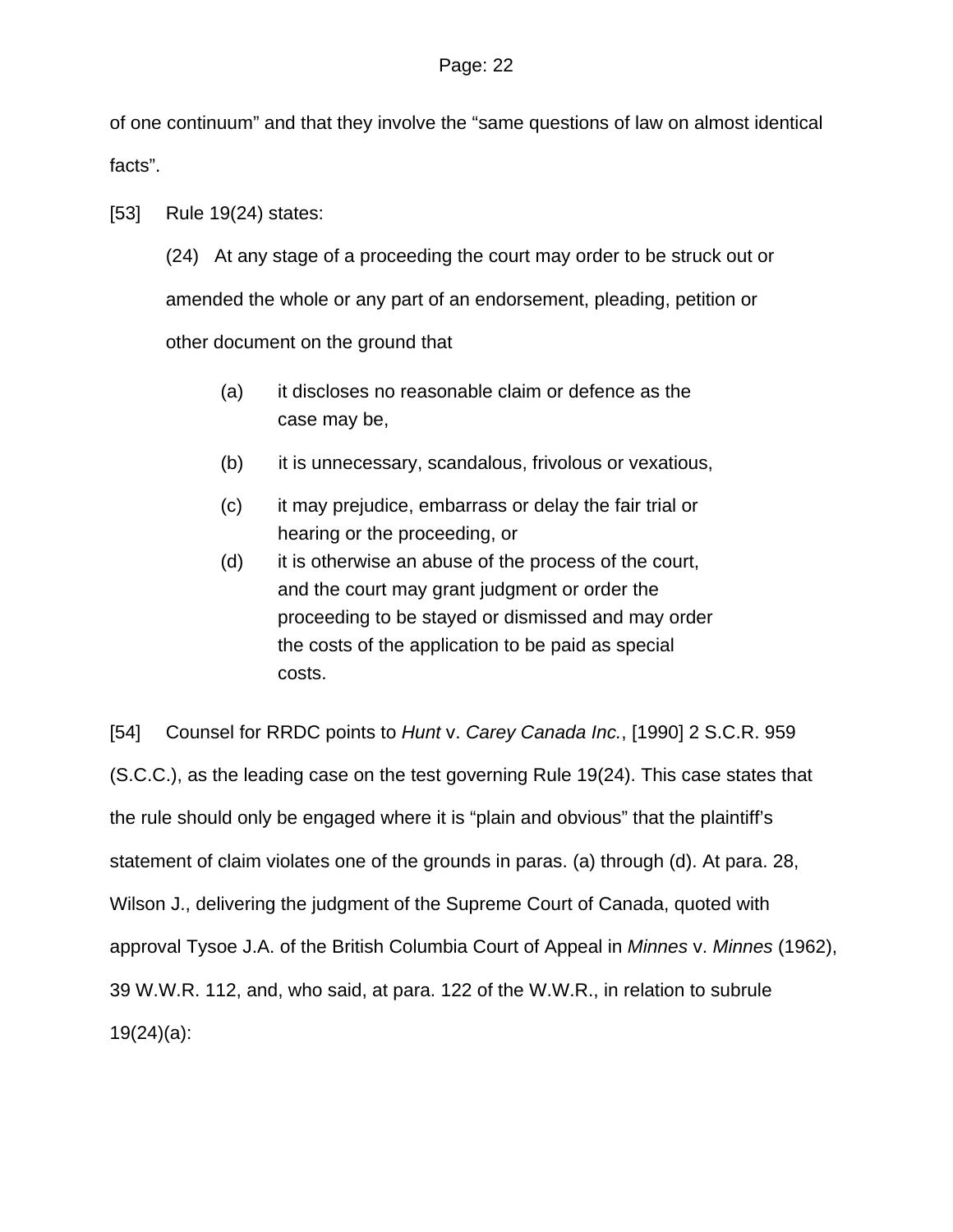"… the power given by the Rule should be exercised only where the case is absolutely beyond doubt. ... (my emphasis)

[55] Further, at para. 33, Wilson J. said:

"Thus, the test in Canada governing the application of provisions like Rule 19(24)(a) of the British Columbia Rules of Court is the same as the one that governs an application under R.S.C. O. 18, r. 19: assuming that the facts as stated in the statement of claim can be proved, is it "plain and obvious" that the plaintiff's statement of claim discloses no reasonable cause of action? As in England, if there is a chance that the plaintiff might succeed, then the plaintiff should not be "driven from the judgment seat". Neither the length and complexity of the issues, the novelty of the cause of action, nor the potential for the defendant to present a strong defence should prevent the plaintiff from proceeding with his or her case. Only if the action is certain to fail because it contains a radical defect ranking with the others listed in Rule 19(24) of the British Columbia Rules of Court should the relevant portions of a plaintiff's statement of claim be struck out under Rule 19(24)(a)." (my emphasis)

[56] *Chapman* v. *Canada*; *Westwick* v. *Canada*, 2003 BCCA 665, confirmed that the test for the application of all of the provisions of Rule 19(24) is whether it is plain and obvious that the impugned pleading has the fault alleged. At para. 12, Saunders J.A. stated:

> "The criteria for application of all provisions of Rule 19(24) are established in authorities considered by the chambers judge: Hunt v. Carey Can. Inc., [\[1990\] 2 S.C.R. 959](http://ql.quicklaw.com/servlet/qlwbic.qlwbi?qlsid=C2dOwlMTYDZMTxcs&qlcid=00002&qlvrb=QL002&UGET=Q0114419,SCR%20); Berscheid v. Ensign, [\[1999\] B.C.J. No. 1172](http://ql.quicklaw.com/servlet/qlwbic.qlwbi?qlsid=C2dOwlMTYDZMTxcs&qlcid=00002&qlvrb=QL002&UGET=Q0349970,BCJ%20) (B.C.S.C.); Babavic v. Babowech, [\[1993\] B.C.J. No. 1802](http://ql.quicklaw.com/servlet/qlwbic.qlwbi?qlsid=C2dOwlMTYDZMTxcs&qlcid=00002&qlvrb=QL002&UGET=Q0232986,BCJ%20), World Wide Treasure Adventures Inc. v. Trivia Games Inc. (1996), [17](http://ql.quicklaw.com/servlet/qlwbic.qlwbi?qlsid=C2dOwlMTYDZMTxcs&qlcid=00002&qlvrb=QL002&UGET=Q0264733,BCJR)  [B.C.L.R. \(3d\) 187](http://ql.quicklaw.com/servlet/qlwbic.qlwbi?qlsid=C2dOwlMTYDZMTxcs&qlcid=00002&qlvrb=QL002&UGET=Q0264733,BCJR) (B.C.C.A.), and Kripps v. Touche Ross & Co. (1990), [48 B.C.L.R. \(2d\) 171](http://ql.quicklaw.com/servlet/qlwbic.qlwbi?qlsid=C2dOwlMTYDZMTxcs&qlcid=00002&qlvrb=QL002&UGET=Q0124943,BCJR) (B.C.C.A.). The test is whether it is plain and obvious that the impugned pleading has the fault alleged. Otherwise the party whose pleading is challenged is entitled to a trial of the issue." (my emphasis)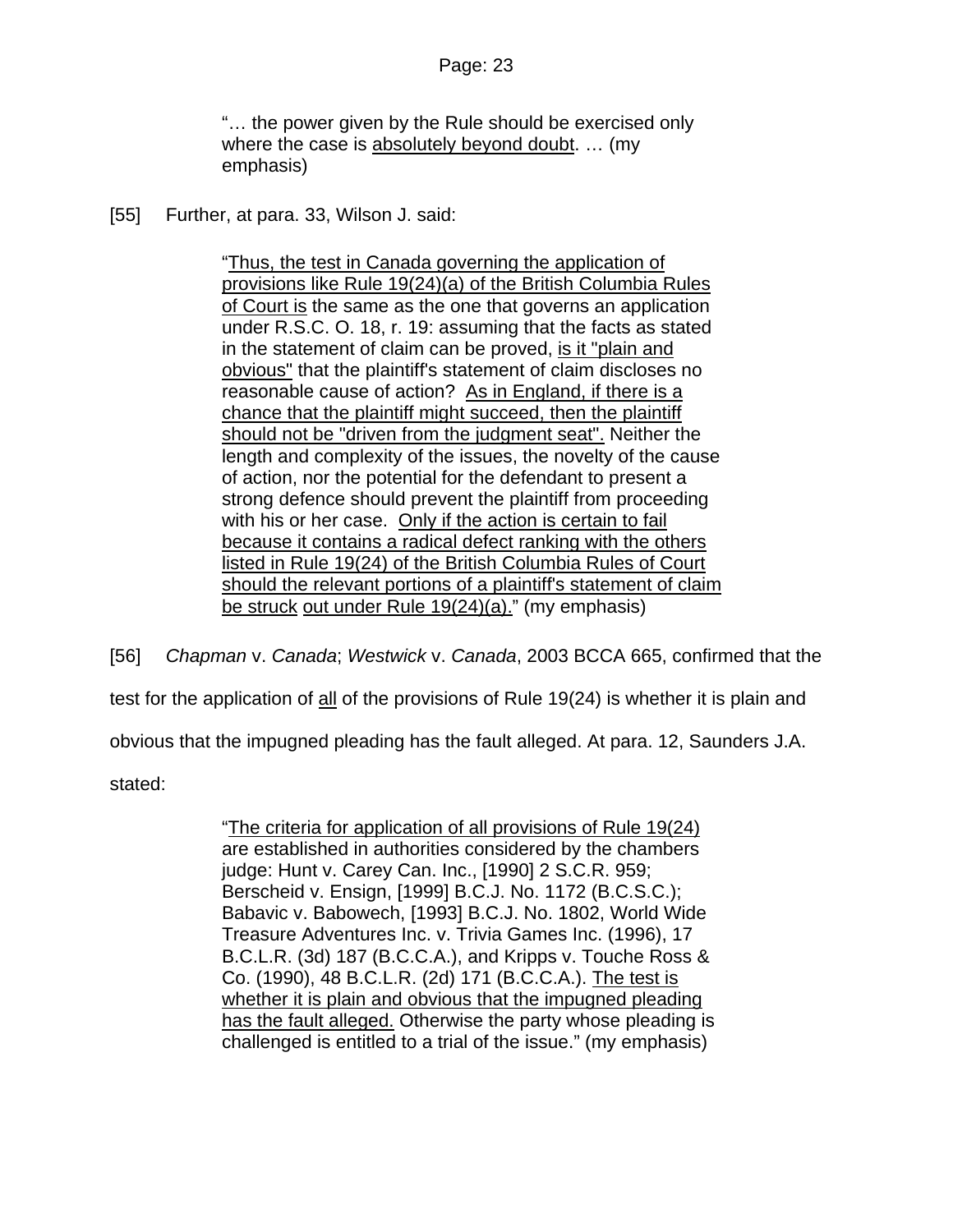[57] In *Carr* v. *Cheng*, 2007 BCSC 997, Smith J. referred to subrules 19(24)(a) through (d), and, at para. 20, citing *Keddie* v. *Dumas Hotel Ltd.* (1985), 62 B.C.L.R. 145 (B.C.C.A.) and *McGauley* v. *British Columbia* (1996), 44 B.C.L.R. (2d) 217 (B.C.S.C.), stated that the court must read the impugned pleading "as generously as possible" and that any flaw in the pleadings must be "apparent at first glance".

[58] Chamberlist J., in *Parmar* v. *Blenz the Canadian Coffee Co.*, 2007 BCSC 1190, said, at para. 33, that in an application under Rule 19(24), not only must it be plain and obvious that the impugned pleadings offend one of the subrules, but also that the court "must give the benefit of any doubt to the plaintiff".

[59] Romilly J.'s statement at para. 47 of *Citizens for Foreign Aid Reform Inc.* v. *Canada Jewish Congress* [1999], B.C.J. No. 2160 (B.C.S.C) has been widely quoted with respect to subrule 19(24)(b). Here, he said that a pleading is unnecessary or vexatious "if it does not go to establishing the plaintiff's cause of action or does not advance any claim known in law."

[60] In *McNutt* v. *Canada (Attorney General)*, 2004 BCSC 1113, Allan J. stated, at para. 42, that a pleading is "an abuse of process" if the litigation is used for an improper purpose; for example, where the proceedings constitute a sham, where the process of the court is not being fairly or honestly used, or is employed for some ulterior or improper purpose.

[61] Counsel for RRDC also relies on *Harris* v. *Canada*, 2001 FCT 758, where Heneghan J., speaking of Federal Court Rule 221, which is similar to Rule 19(24), said at para. 25: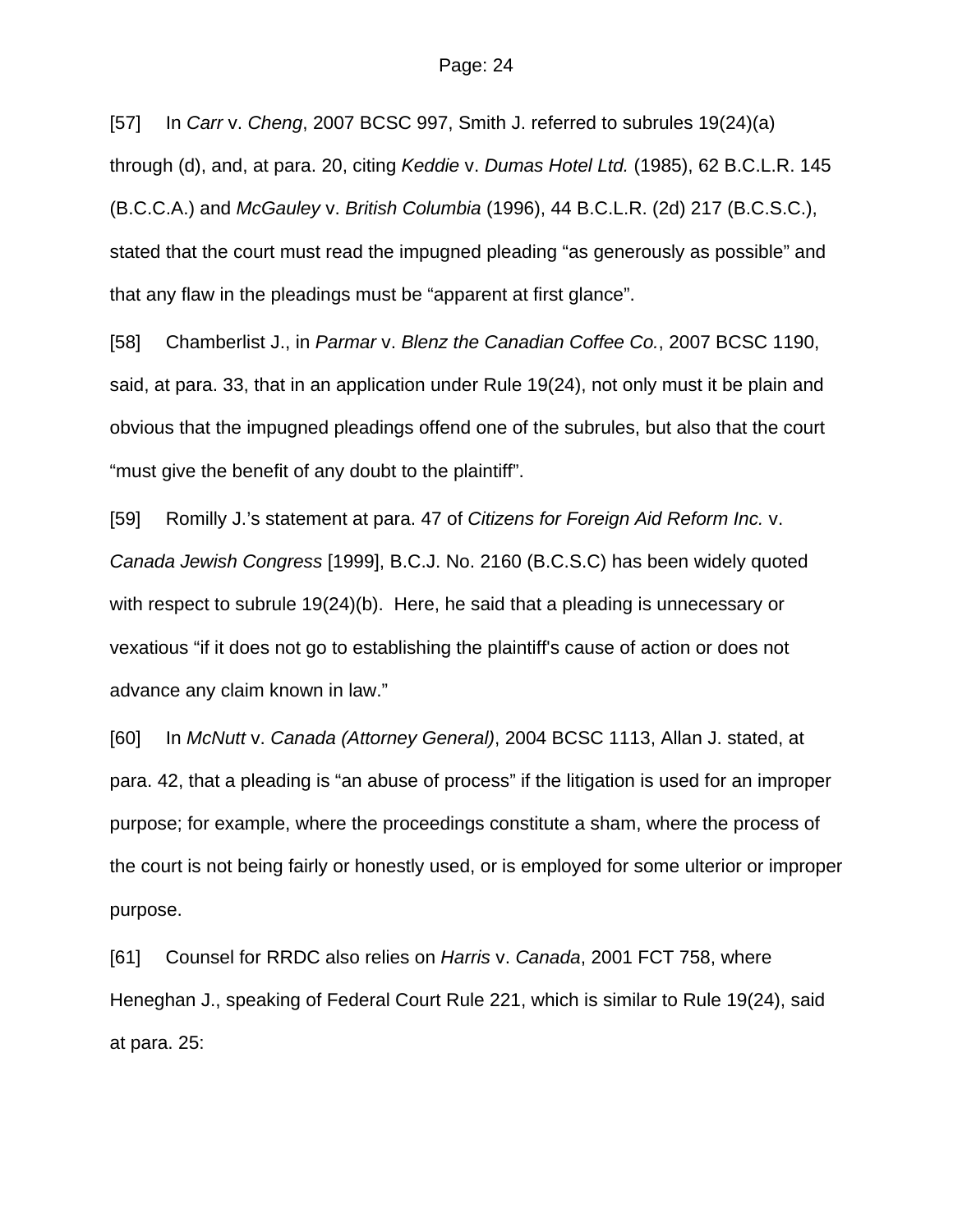"… A pleading should not be struck when the other party has "pleaded over" or when there is a lengthy delay between delivery of the pleading and the motion to strike …"

[62] In the '05 action, Canada pled in its statement of defence, filed September 29, 2005, that it reserved the right to make an application to strike portions of the statement of claim pursuant to Rule 19(24). However, the within application to strike was not actually filed until June 15, 2007, and the hearing was not held until October 11 and 12, 2007. In the interim, a significant number of procedural steps have been taken by the parties, as detailed in the chronology filed by RRDC. These include demands and supplemental demands for further and better particulars and the responses thereto, a notice to admit, and supplemental notice to admit and the replies thereto. Further, over two years have passed since the pleadings closed and this application was heard. In my view, that is a significant delay and, notwithstanding the reservation by Canada of its right to bring this application, it was incumbent upon Canada to do so in a more timely and diligent fashion. Finally, Canada has clearly "pleaded over" in its defence to the '05 action and the numerous subsequent procedural steps have significantly advanced that action and put both parties to time and expense.

[63] Although I would be inclined to dismiss Canada's application under Rule 19(24) with respect to the '05 action for these reasons alone, I also conclude that Canada has not met its burden of establishing that it is "plain and obvious" or "apparent at first glance" that the '05 action is either unnecessary, vexatious or an abuse of process. On the contrary, I agree with counsel for RRDC that this action could be one of the most significant constitutional cases in Yukon history. It involves just over 7% of the area of the Yukon Territory and, among other things, seeks an accounting from Canada for the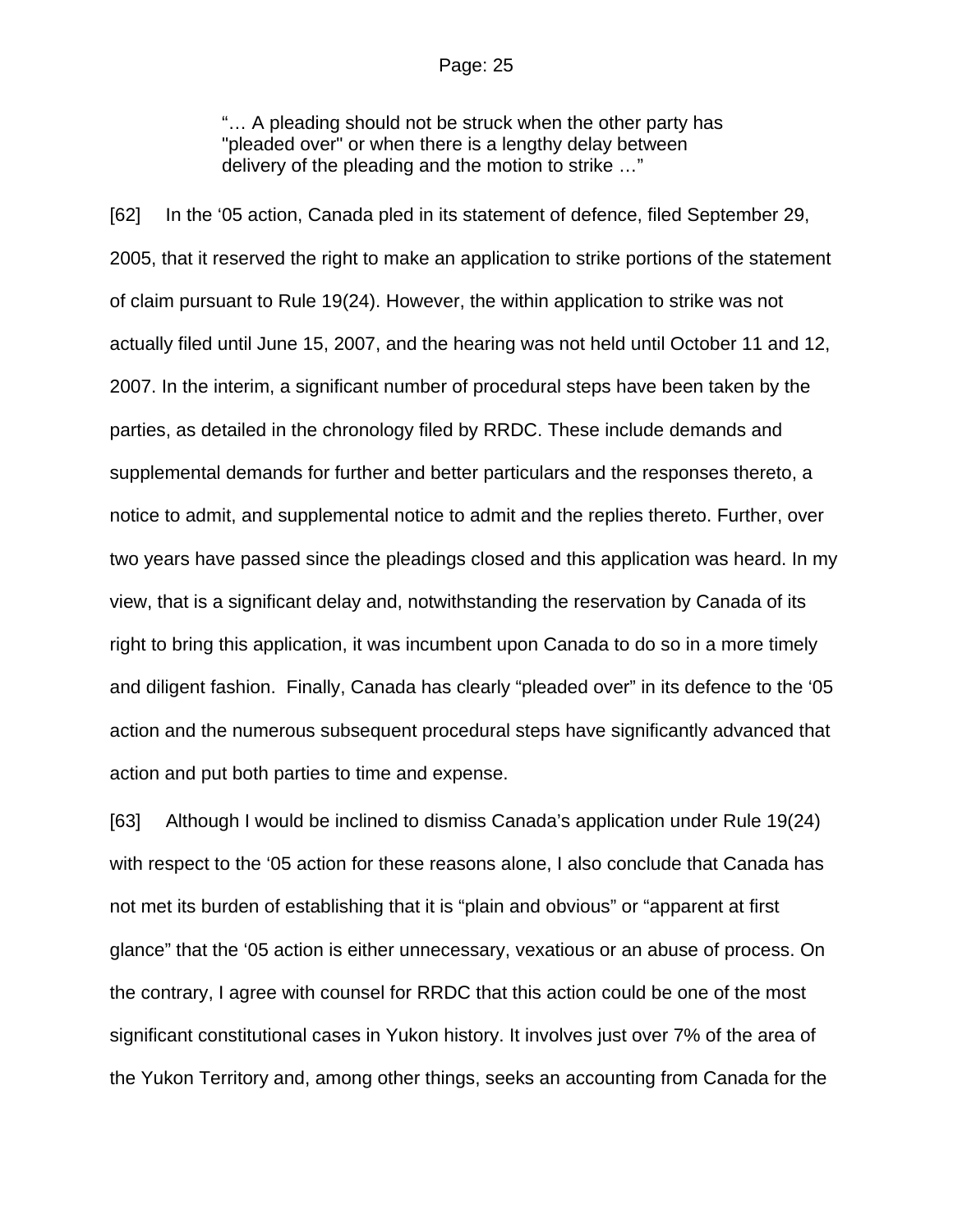disposition and exploitation of the lands within the Ross River group trapline and the Ross River community trapline, which includes, for instance, the former Faro mine, once the largest lead/zinc mine in the world.

[64] Canada's statement of defence in the '06 action similarly sought to reserve its right to bring an application under Rule 19(24). In that case, the original statement of defence was filed on November 7, 2006 and the amended statement of defence was filed June 28, 2007. In addition, Canada's counsel wrote to counsel for RRDC in January 2007, giving notice of Canada's intention to make the within application. Fewer procedural steps have been taken in the '06 action than in the '05 action. As a result, I would be less inclined to rely upon the circumstances of delay and Canada's pleading over to RRDC's claims as grounds for dismissing Canada's application under Rule 19(24). Nevertheless, applying the "plain and obvious" test, I once again conclude that Canada has not met its burden in satisfying me that RRDC's claim here does not go to establishing its cause of action or does not advance any claims known in law: *Citizens for Foreign Aid Reform*, cited above. Further, I am unable to find that the plaintiff's pleadings are being used for an improper purpose, that they constitute a sham, that the process of the court is not being fairly or honestly used, or that they are being employed for some ulterior or improper purpose: *McNutt*, cited above. Accordingly, I also dismiss Canada's application under Rule 19(24) as it applies to the '06 action.

[65] In *Toronto (City)* v. *Canadian Union of Public Employees (CUPE), Local 79,* 2003 SCC 63, Arbour J., speaking for the majority of the Supreme Court of Canada, discussed the common law test for abuse of process, as opposed to abuse of process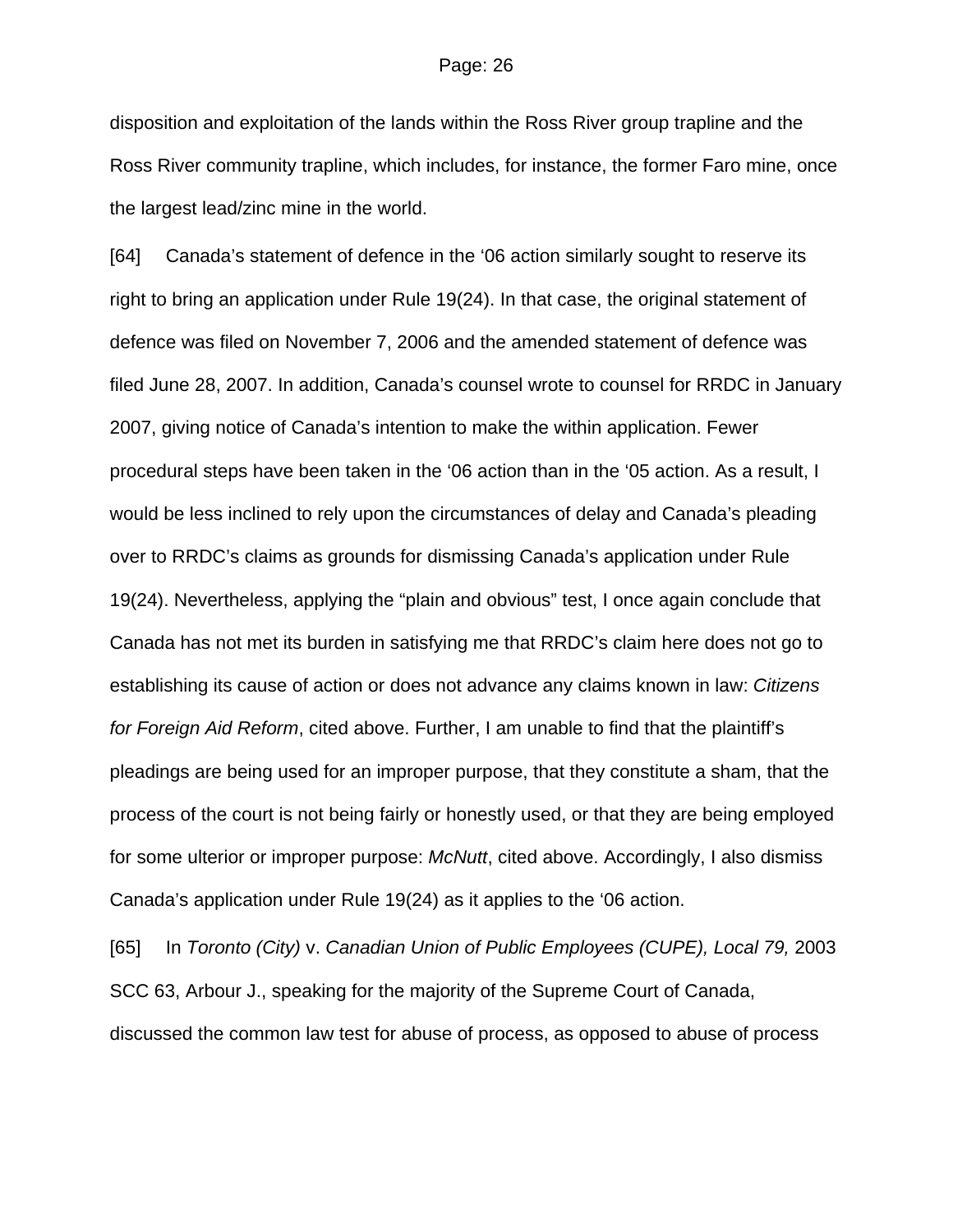specifically within the context of Rule 19(24)(d), and the related doctrine of issue estoppel.

[66] At para. 37, Arbour J. quoted with approval Goudge J.A., in *Canam Enterprises Inc.* v. *Coles* (2000), 51 O.R. (3d) 481 (C.A.) (approved 2002 S.C.C.), who spoke about common law abuse of process (Arbour J.'s emphasis):

> "The doctrine of abuse of process engages the inherent power of the court to prevent the misuse of its procedure, in a way that would be manifestly unfair to a party to the litigation before it or would in some other way bring the administration of justice into disrepute. It is a flexible doctrine unencumbered by the specific requirements of concepts such as issue estoppel. See *House of Spring Gardens Ltd. v. Waite*, [1990] 3 W.L.R. 347 at p. 358, [1990] 2 All E.R. 990 (C.A.).

One circumstance in which abuse of process has been applied is where the litigation before the court is found to be in essence an attempt to relitigate a claim which the court has already determined."

[67] At para. 23, Arbour J. noted that issue estoppel is a branch of *res judicata*, with the other branch being cause of action estoppel, which precludes the relitigation of issues previously decided by a court in another proceeding. For issue estoppel to be successfully invoked, she said three pre-conditions must be met:

- 1. the issue must be the same as that decided in the prior decisions;
- 2. the prior judicial decision must have been final; and
- 3. the parties to both proceedings must be the same, or their privies, otherwise referred to as "mutuality" of parties.

[68] Further, at paras. 52 and 53, Arbour J. referred to the Supreme Court of

Canada's previous decision in *Danyluk* v. *Ainsworth Technologies Inc.*, 2001 SCC 44,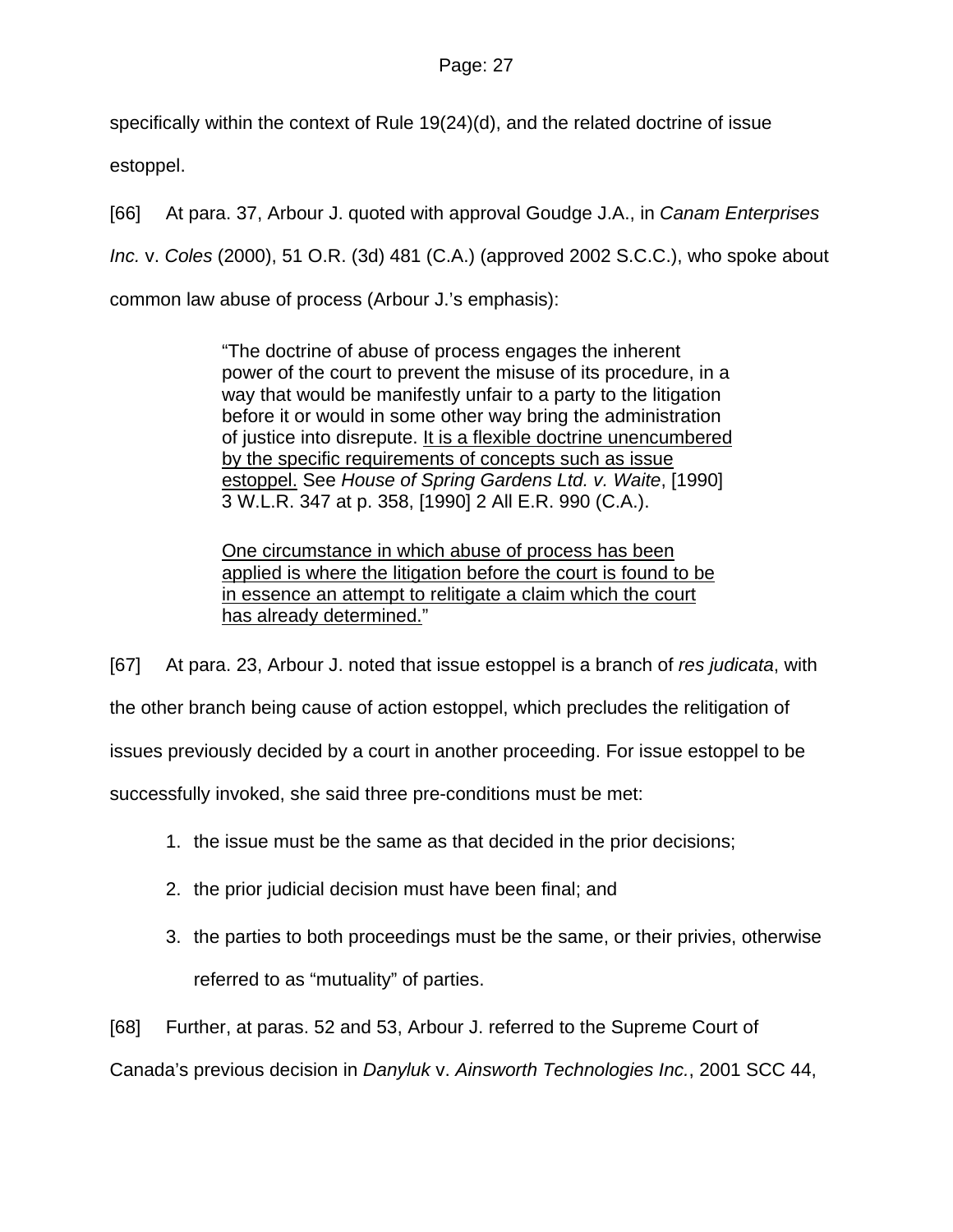which recognized that relitigation carries serious detrimental effects and should be

avoided "unless the circumstances dictate that relitigation is in fact necessary to

enhance the credibility and the effectiveness of the adjudicative process as a whole."

She also noted that there may be instances "when fairness dictates that the original

result should not be binding in the new context."

[69] *Westec Aerospace Inc.* v. *Raytheon Aircraft Co.* 1999 BCCA 243, was a case more focused on the issue of *forum conveniens* (which I will return to later) than abuse of process or issue estoppel. However, at para. 28, Rowles J.A., speaking for the British Columbia Court of Appeal, discussed the related topic of "parallel proceedings":

> "Taking a narrow, particular, and formalistic approach to determining whether proceedings are parallel is also not consonant with the policy rationale for avoiding parallel proceedings. There are two policy concerns with parallel proceedings. Litigating the same dispute twice, in two sets of proceedings in different jurisdictions creates obvious inefficiencies and waste. More importantly, parallel proceedings raise the possibility of inconsistent or conflicting judgments being given. ...." (my emphasis)

[70] Clearly then, in cases where there are two or more actions in different courts relating to similar facts or causes of action, one must be alive to the risk of the inconsistent findings, excessive costs and duplication of effort. Here, I recognize that, when the Federal Court ultimately tries the RRDC action, in order to dispose of the moratorium issue, the court will be required to reach certain conclusions about the import and effect of the *1867 Address*, *1870 Order,* and the historical relationship between Canada and its aboriginal peoples (I refer to this as the "source of duties" issue). As I understood him, counsel for RRDC suggested that his argument on this point would not take more than half an hour. On the other hand, Canada's counsel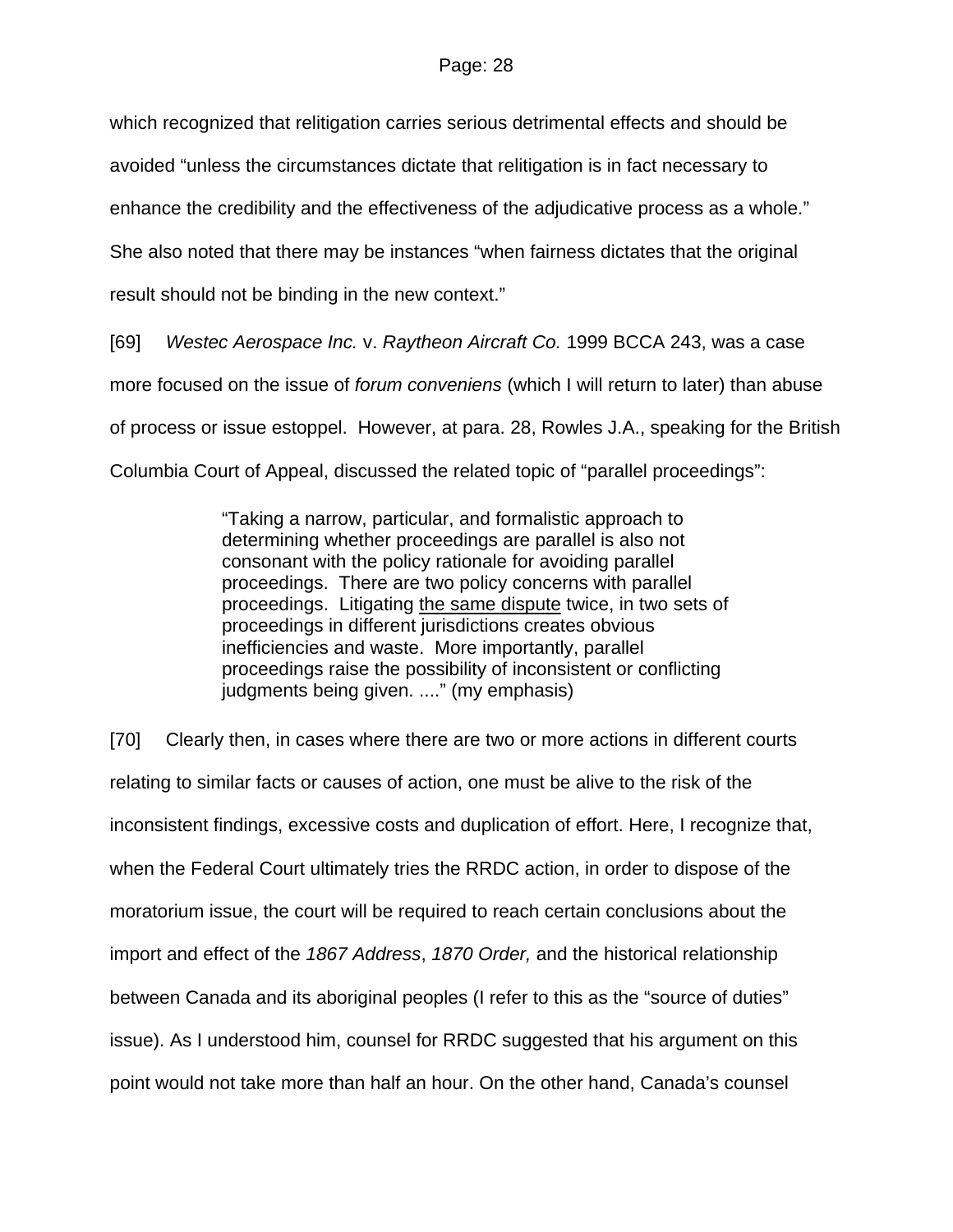estimated that this point alone might take at least a week to litigate. Despite the parties' widely divergent expectations of how this issue will be litigated, it seems to be common ground that the Federal Court action will almost certainly be tried before the Yukon actions.<sup>[1](#page-28-0)</sup> Thus, regardless of how the Federal Court disposes of the source of duties issue, it may have to be litigated again in the Yukon Supreme Court if the Crown's application at bar fails. Accordingly, there is a risk of inconsistent outcomes. Is that a sufficient reason for granting the Crown's application and striking the duplicitous portions of the Yukon actions dealing with this issue? I answer that question in the negative, for the following reasons.

[71] First, in my view, the Yukon actions are not "the same dispute" as the Federal Court action, nor are they "parallel" to that action. I reach that conclusion largely for the reasons that led to my finding that the Yukon actions are not in respect of the same "cause of action" as the Federal Court proceedings. While a portion of the Federal Court action will necessarily involve a determination on the source of duties issue, the differences between the Federal Court action and the Yukon actions are so great that it would be unfair if RRDC were "driven from the judgment seat" in the Yukon solely because of the risk of a relatively minor degree of overlap between the two sets of proceedings.

[72] Second, the common law doctrines of abuse of process and/or issue estoppel are of no assistance on the current application, as there has not yet been a final determination of the claim in the Federal Court.

l

<span id="page-28-0"></span> $1$  If RRDC is successful in its application to have the two Yukon actions heard together, there will be no risk of inconsistent findings as between those two actions.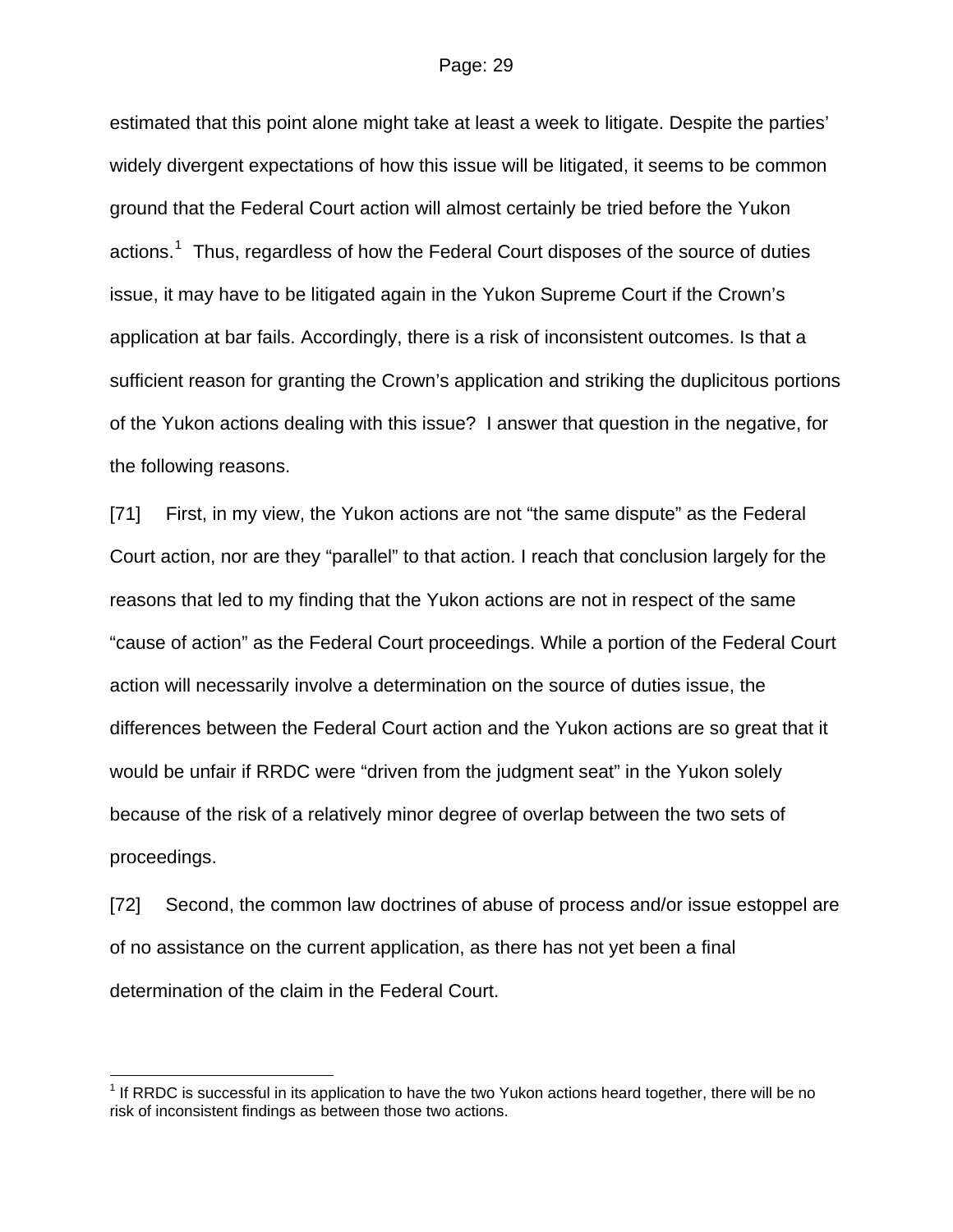[73] Third, even after such a determination, if Canada raises an issue estoppel argument in this Court, it may be unable to establish that both the issues and the parties are "the same" in both courts (See para. 76 below re. the parties in the Federal Court action).

[74] Finally, regardless of how the Federal Court decides the source of duties issue, it is premature at this stage to presume that such a determination would or should be binding in the context of the existing Yukon litigation: See *Danyluk*, cited above.

[75] I acknowledge here that Canada has indicated that it would consent to an amendment of the Federal Court pleadings to allow RRDC to incorporate all of the particulars in both the '05 and '06 actions and the relief sought therein. However, counsel for RRDC responded that his client has no interest whatsoever in proceeding in that fashion. From his point of view, the Federal Court action is significantly advanced and is approaching readiness for trial. If those pleadings were amended to include the claims from the Yukon actions, then it would likely be years before such an expanded action would come to trial. The '05 action alone will require extensive document and other discovery, potentially covering a period of about 135 years since the *1870 Order*.

[76] Further, the Federal Court action was initially a single action involving both the RRDC and the Liard First Nation ("LFN") as co-plaintiffs represented by one counsel. However, as a result of RRDC later retaining different counsel (Mr. Walsh), a ruling was made by a Federal Court prothonotary that the action be split, such that RRDC continues as the plaintiff in one action (the one at issue) and LFN is the plaintiff is an almost identical parallel action. Nevertheless, the prothonotary also ruled that the two actions will be tried together and counsel for LFN has indicated that it would not consent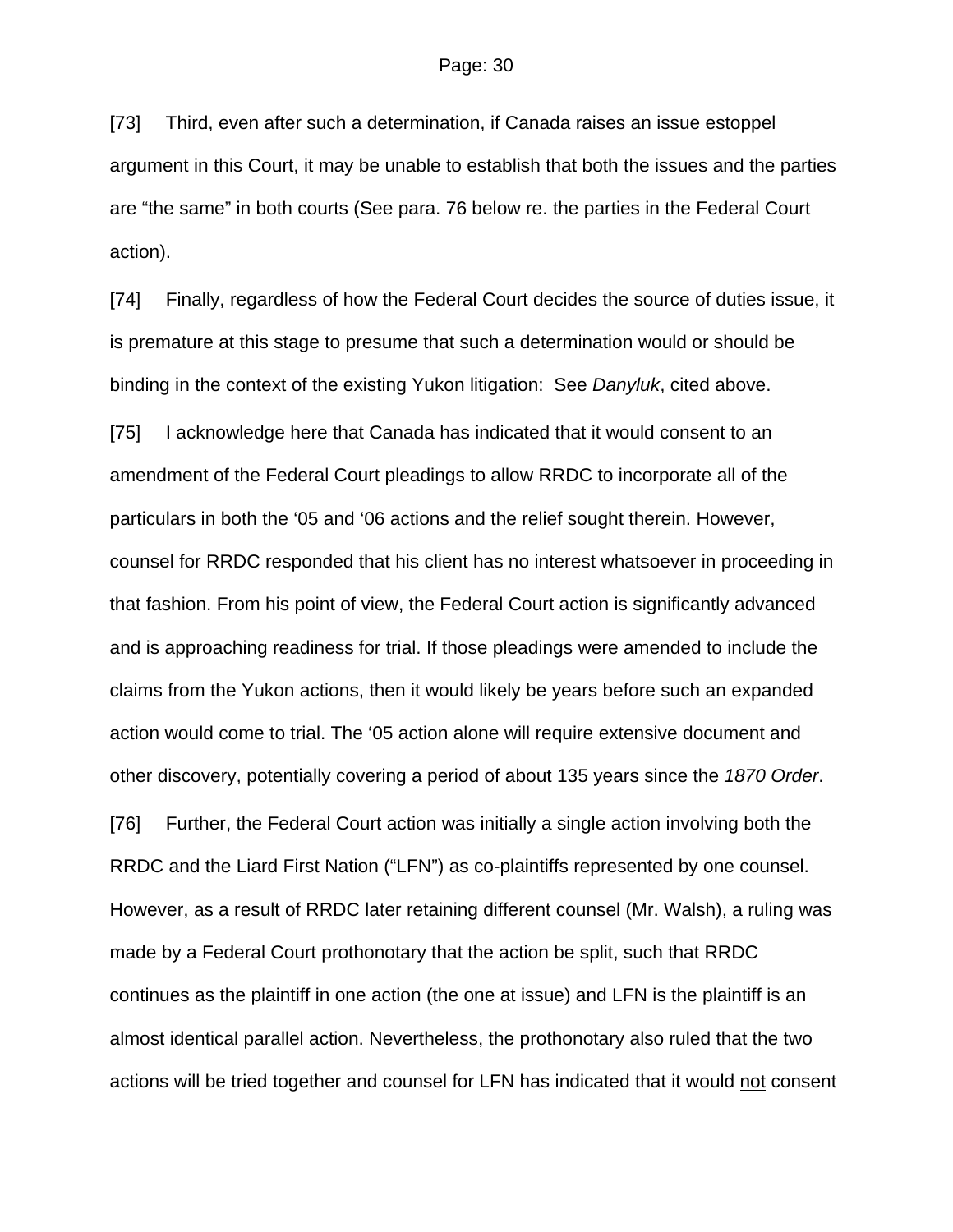to any amendment of the existing Federal Court action, for the same reasons argued by RRDC's counsel in this application. Therefore, counsel for RRDC submitted that if the Yukon actions are stayed, rather than seeking to amend the existing Federal Court action, he would commence a new action in that Court seeking the relief from the Yukon actions.

## **3. Is the Federal Court the more appropriate forum?**

[77] Canada's final argument on this application is that the Federal Court is the more appropriate forum for adjudicating all of the allegations in each of the three actions.

[78] Canada relied on a series of cases beginning with *Amchem Products Inc.* v.

*British Columbia (Workers' Compensation Board)*, [1993] 1 S.C.R. 897 (S.C.C.), which

set out the test when deciding which of two competing courts would be the most

appropriate forum. The court deemed to be the least appropriate is referred to as the

*forum non conveniens*. In this case, the Supreme Court of Canada said that the test is

that there must be some other forum more convenient and appropriate for the pursuit of

the action and for securing the ends of justice. The loss of a personal or juridical

advantage is not necessarily the only potential cause of injustice, but it will likely be the

most frequent. At para. 32, Sopinka J., speaking for the Court, said:

"… The weight to be given to juridical advantage is very much a function of the parties' connection to the particular jurisdiction in question. If a party seeks out a jurisdiction simply to gain a juridical advantage rather than by reason of a real and substantial connection of the case to the jurisdiction, that is ordinarily condemned as "forum shopping". On the other hand, a party whose case has a real and substantial connection with a forum has a legitimate claim to the advantages that that forum provides. …" (my emphasis)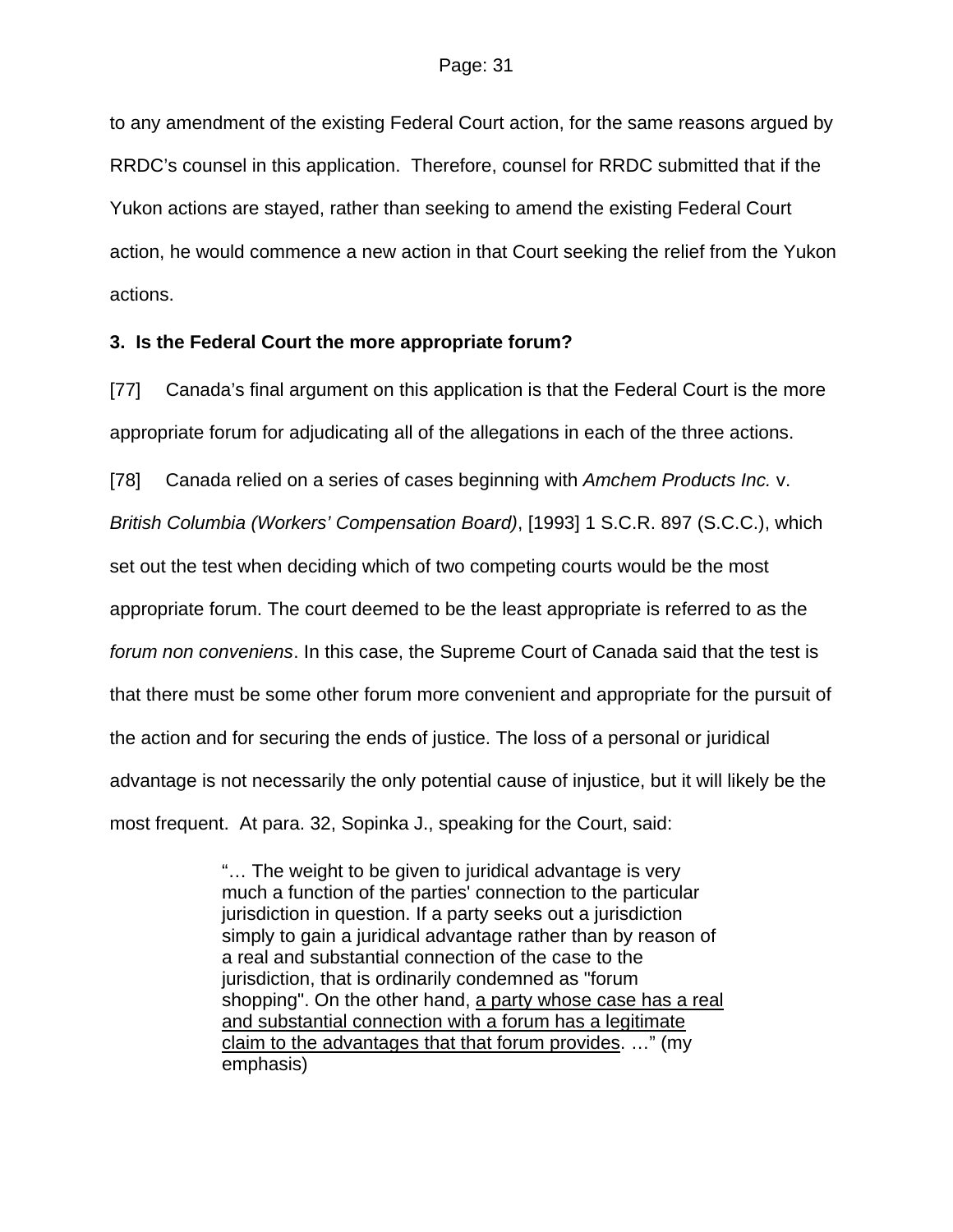[79] At para. 33, Sopinka J. then stated his agreement with the English authorities that "the existence of a more appropriate forum must be clearly established to displace the forum selected by the plaintiff." (my emphasis)

[80] In *Westec Aerospace Inc.* v. *Raytheon Aircraft Co.*, cited above, Rowles J. at para. 15 cites the chambers judge who noted, with reference to *Amchem,* that a defendant who contends that the action in one jurisdiction should be stayed "bears the onus of demonstrating that the courts of another jurisdiction are sufficiently more appropriate for the resolution of the dispute to displace the forum the plaintiff has selected."

[81] In *Underwriters, Lloyd's* v. *Cominco Ltd*, 2006 BCSC 1276, B.M. Davis J., at para. 106, listed the competing factors that come into play in a *forum non conveniens*  analysis in British Columbia, as being:

- "(1) Where each party resides.
- (2) Where each party carries on business.
- (3) Where the cause of action arose.
- (4) Where the loss or damage occurred.
- (5) Any juridical advantage to the plaintiff in this jurisdiction.
- (6) Any juridical disadvantage to the defendant in this jurisdiction.
- (7) Convenience or inconvenience to potential witness.
- (8) Cost of conducting the litigation in this jurisdiction.
- (9) Applicable substantive law.
- (10) Difficulty and cost of proving foreign law, if necessary.
- (11) Whether there are parallel proceedings in any other jurisdiction. ("Forum shopping" is to be discouraged.)"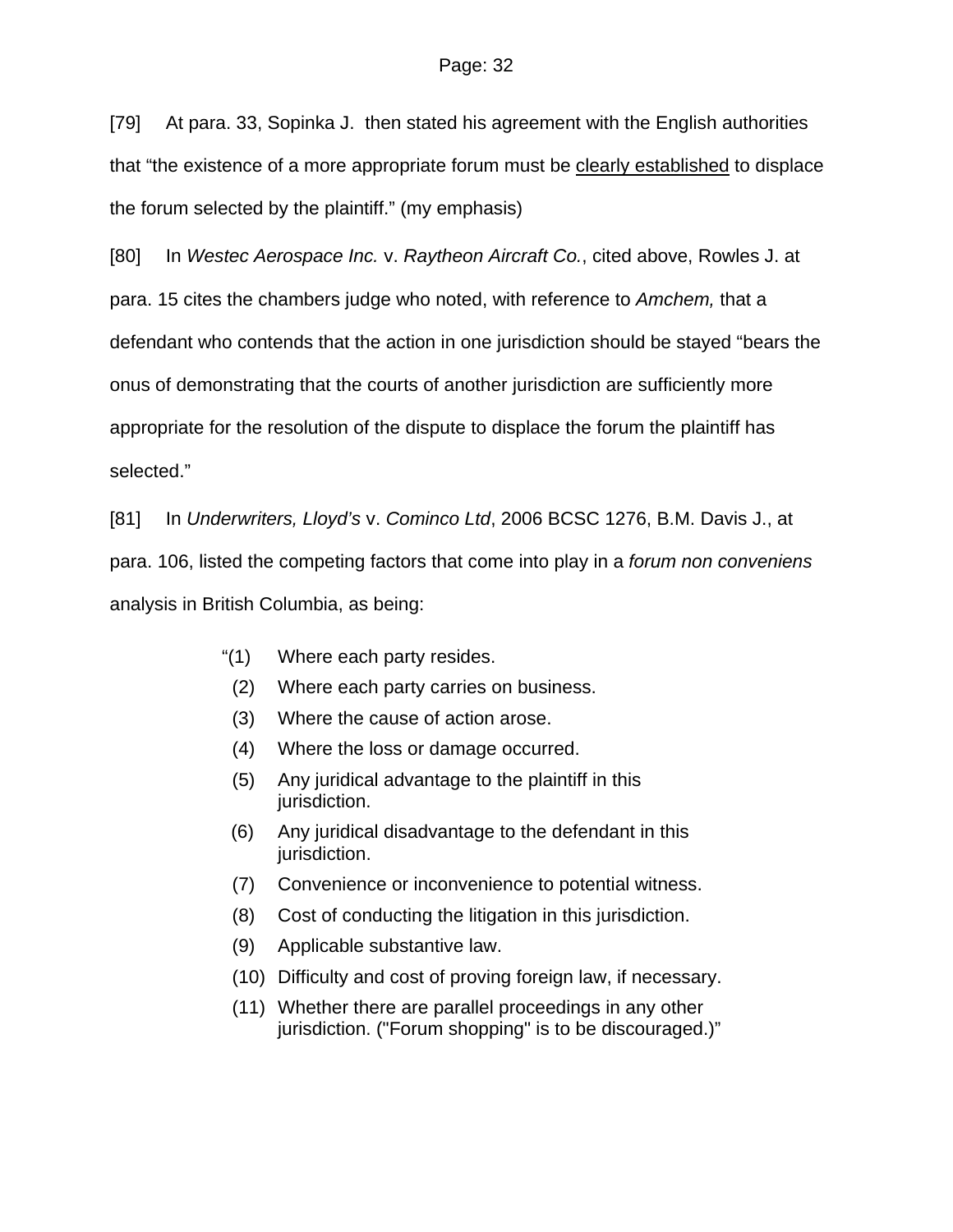## Page: 33

[82] Canada's counsel initially argued that the Federal Court was the more

appropriate forum to litigate the Yukon actions for four reasons:

- 1. The Federal Court action was further advanced than the Yukon actions, but not so much that it could not be amended to incorporate the relief sought in the Yukon actions.
- 2. The Federal Court is perhaps more familiar with the types of allegations in these actions (including the constitutional and fiduciary duties in play) as well as in other actions against the Crown in that Court.
- 3. The Federal Court is already familiar with the nature of the plaintiff's claims since there are three other previous actions commenced by the Kaska Dene Council and other individuals which are on-going, but in abeyance.
- 4. The Federal Court action contains all of the allegations with respect to the duties owed, and the alleged breaches*,* that are in the '05 and '06 Yukon actions.

[83] With respect, none of Canada's arguments on this point hold much sway. First, although I agree that the Federal Court action is the most advanced of the three actions, the prospect of an amendment to that action is nothing more than a theoretical possibility, as RRDC's counsel has already indicated that he would not seek to amend the existing Federal Court action in the event that the Yukon actions are stayed. Second, it is slightly presumptuous to expect that the Federal Court is more familiar with these types of allegations than is the Yukon Supreme Court, insofar as Canada's argument on this point might suggest that the Federal Court is in a better position to decide such issues. Third, while there may well be other related actions by related parties previously filed in the Federal Court, it is speculative to expect that the judge who will be assigned to the trial of the Federal Court action would be familiar with the nature of those other claims or even aware of their existence. Fourth, for the reasons given in detail above, it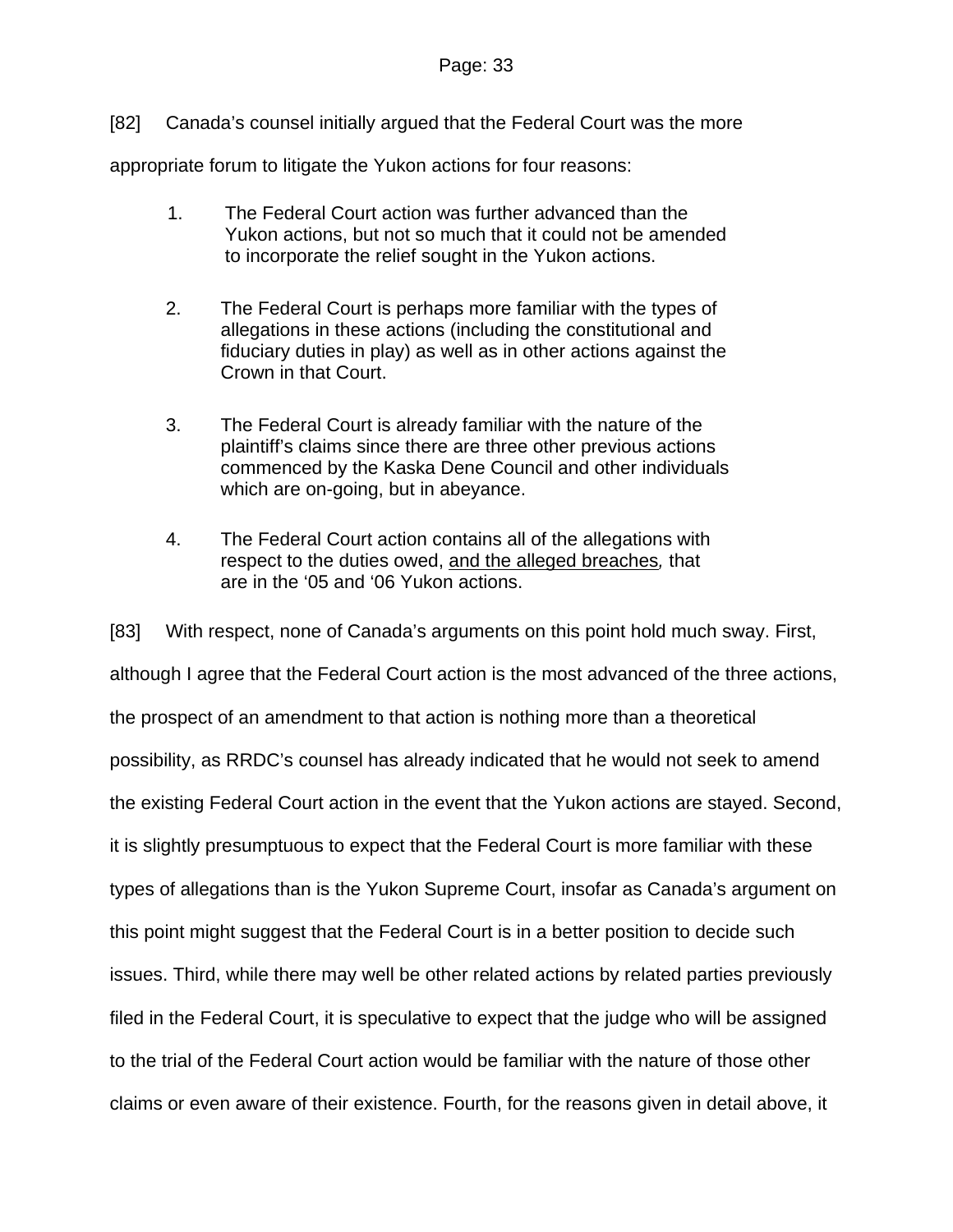is incorrect to state that the Federal Court action contains all of the "alleged breaches" that are in the '05 and '06 Yukon actions.

[84] Counsel for RRDC argues that this Court and not the Federal Court, is the most convenient forum to try the Yukon actions for the following reasons:

- 1. It would clearly be less costly and more convenient, as counsel for both parties reside in Whitehorse and would not have travel to Ottawa and other venues in Canada for hearings and other pre-trial proceedings.
- 2. Counsel would not have to contend with the considerable cost and inconvenience of filing documents in the Ottawa registry of the Federal Court.
- 3. Case management officials, such as judges, prothonotaries and registry officers of the Federal Court would not have to incur the cost and inconvenience of traveling across Canada for the purposes of pre-trial proceedings and the trial itself, which is expected to last several weeks.
- 4. The public, including the plaintiff's members and other interested Yukoners, would be able to attend court in the Yukon to observe the proceedings.
- 5. The plaintiff would have a juridical advantage by using this Court's *Rules of Court*, which allow for the possibility of a summary trial, which is not available under the *Federal Court Rules*.

[85] I agree with all of those arguments and, with the *Underwriters, Lloyds* case in mind, I would add three more. First, to the extent that the Yukon actions will involve Yukon witnesses, it would clearly be more convenient for these witnesses if the trial takes place here. Second, the cause (or causes) of action in the Yukon proceedings arguably arose within the Yukon and this is arguably the jurisdiction where the loss or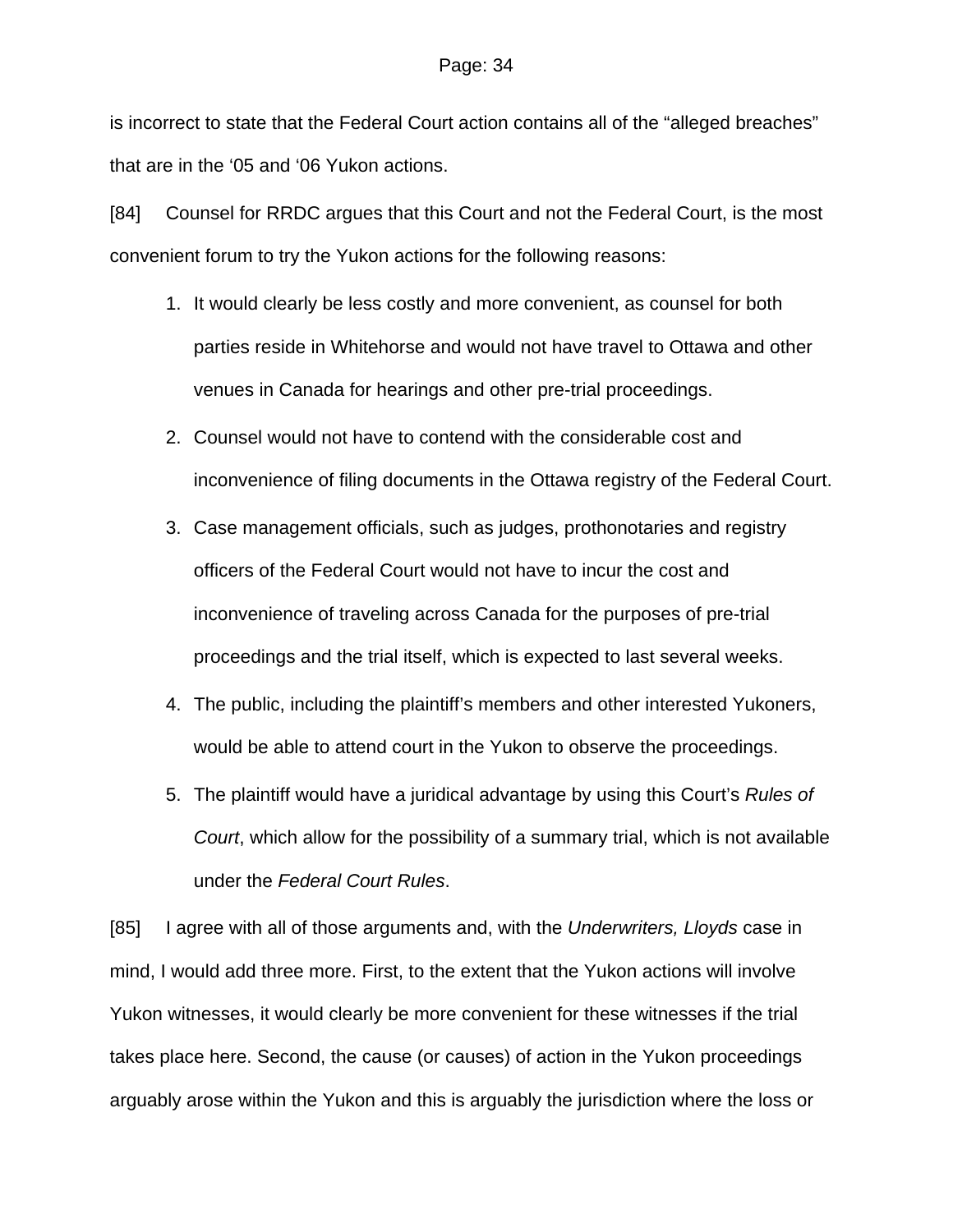damage occurred. Lastly, as I have already concluded, I would not characterize the Federal Court action as a "parallel proceeding" to those in the Yukon. In short, the plaintiff's "case" in the '05 and '06 actions would seem to have a "real and substantial connection" with this jurisdiction: *Amchem*, cited above.

[86] It is interesting to note that in her reply to the submissions of RRDC's counsel on this point, Canada's counsel fairly and reasonably conceded that it would be more convenient to litigate the Yukon actions in the Yukon, but added that it was RRDC's choice to commence the Federal Court action in that court in the first place. RRDC's counsel responded by stating that he was not the plaintiff's counsel of record at that time.

[87] For these reasons, I dismiss Canada's alternative application pursuant to Rule 14(6.1), asking that this Court decline jurisdiction in each of the Yukon actions and enter a stay of proceedings in those actions.

## **CONCLUSION**

[88] I would dispose of this application as follows:

- 1. I find that neither the '05 nor the '06 action, nor any portion of either, are in respect of the same cause of action as that in the Federal Court. Accordingly, I dismiss Canada's application under section 21(2) of the *Crown Liability and Proceedings Act*.
- 2. I am not persuaded that either the '05 or '06 action, or any portions thereof, are unnecessary, vexatious, or an abuse of this Court's process, in the context of Rule 19(24) and I dismiss Canada's application under that subrule as well.